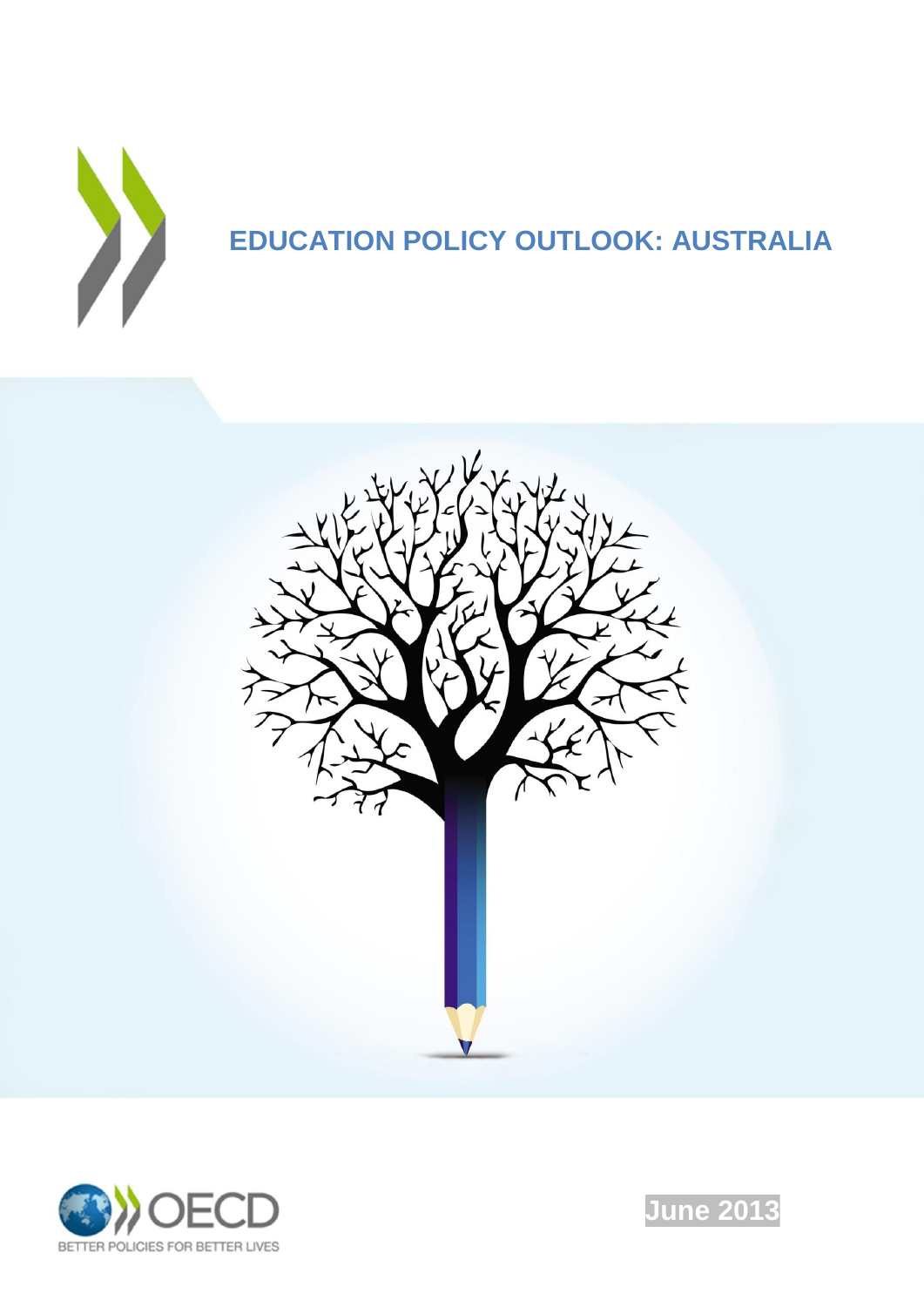## **EDUCATION POLICY OUTLOOK**

This **policy profile on education** in Australia is part of the new *Education Policy Outlook* series, which will present comparative analysis of education policies and reforms across OECD countries. Building on the substantial comparative and sectorial policy knowledge base available within the OECD, the series will result in a biannual publication (first volume in 2014). It will develop a comparative outlook on education policy by providing: a) analysis of individual countries' educational context, challenges and policies (education policy profiles) and of international trends and b) comparative insight on policies and reforms on selected topics.

Designed **for policy makers, analysts and practitioners** who seek information and analysis of education policy taking into account the importance of national context, the country policy profiles will offer constructive analysis of education policy in a comparative format. Each profile will review the current context and situation of the country's education system and examine its challenges and policy responses, according to six policy levers that support improvement:

- Students: How to raise outcomes for all in terms of 1) equity and quality and 2) preparing students for the future
- Institutions: How to raise quality through 3) school improvement and 4) evaluation and assessment
- System: How the system is organised to deliver education policy in terms of 5) governance and 6) funding.

Some country policy profiles will contain spotlight boxes on selected policy issues. They are meant to draw attention to specific policies that are promising or showing positive results and may be relevant for other countries.

Special thanks to the Australian Government for their active input during consultations and their constructive feedback on this report.

**Authors**: This country policy profile was prepared by Beatriz Pont, Diana Toledo Figueroa, Juliana Zapata and Sylvain Fraccola (statistics and design), from the Education Policy Outlook team, which is part of the Policy Advice and Implementation Division, led by Richard Yelland. Editorial support was provided by Lynda Hawe and Susan Copeland. This profile builds on the knowledge and expertise of many project teams across the OECD's Directorate for Education and Skills, to whom we are grateful.

**Sources**: This country profile draws on OECD indicators from the Programme for International Student Assessment (PISA), the Teaching and Learning International Survey (TALIS) and the annual publication *Education at a Glance*, and refers to country and thematic studies such as OECD work on early childhood education and care, teachers, school leadership, evaluation and assessment for improving school outcomes, equity and quality in education, governing complex education systems, vocational education and training, and tertiary education.

Most of the figures quoted in the different sections refer to Annex B, which presents a table of the main indicators for the different sources used throughout the country profile. Hyperlinks to the reference publications are included throughout the text for ease of reading, and also in the References and further reading section, which lists both OECD and non-OECD sources.

More information is available from the OECD Directorate for Education and Skills [\(www.oecd.org/edu\)](http://www.oecd.org/edu) and its web pages on Education Policy Outlook [\(www.oecd.org/edu/policyoutlook.htm\)](http://www.oecd.org/edu/policyoutlook.htm).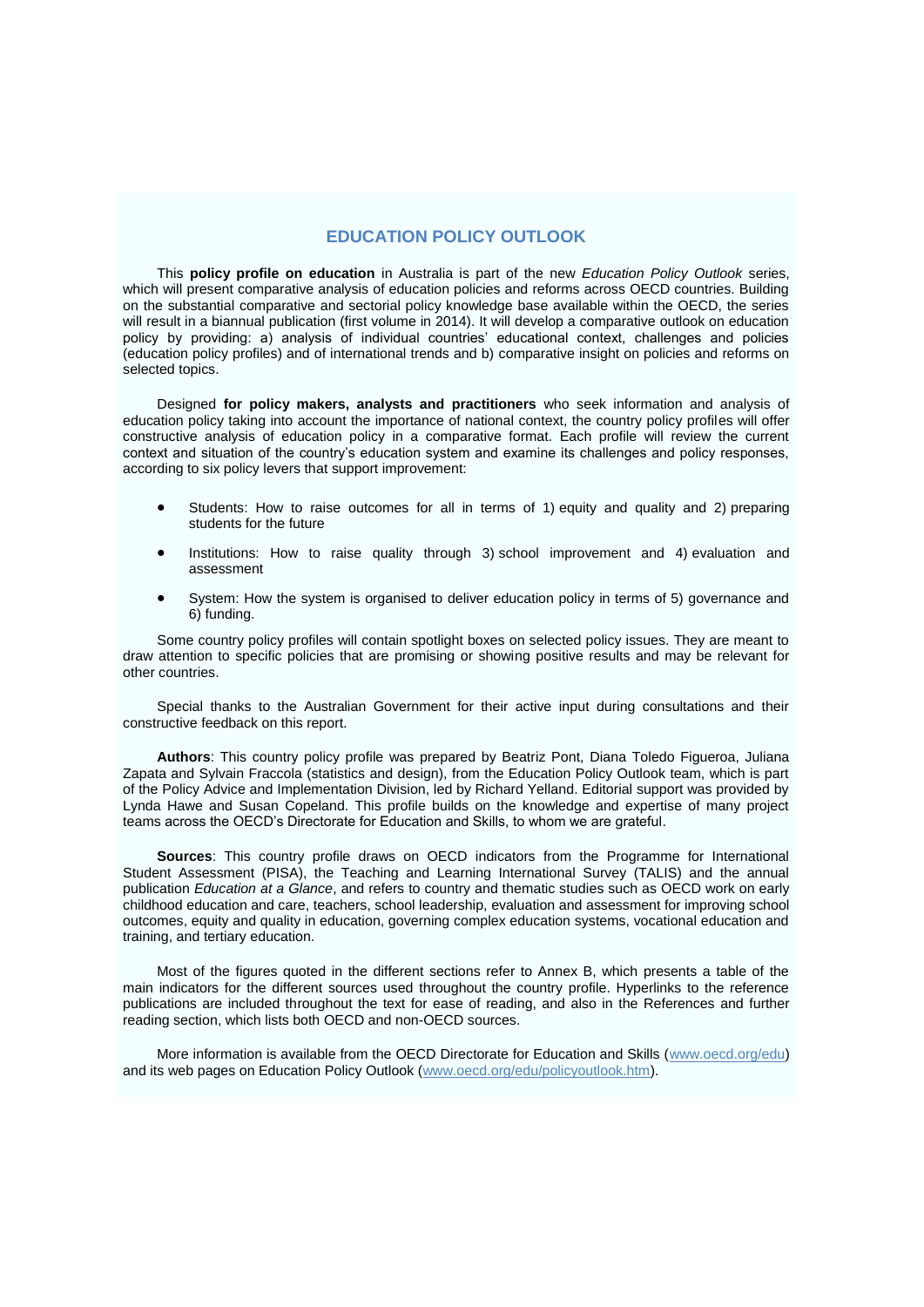

# **TABLE OF CONTENTS**

| Equity and quality                                    |  |
|-------------------------------------------------------|--|
| Preparing students for the future                     |  |
| School improvement                                    |  |
| Evaluation and assessment to improve student outcomes |  |
| Governance                                            |  |
| <b>Funding</b>                                        |  |
|                                                       |  |
|                                                       |  |
|                                                       |  |

## **Figures**

# **Spotlights**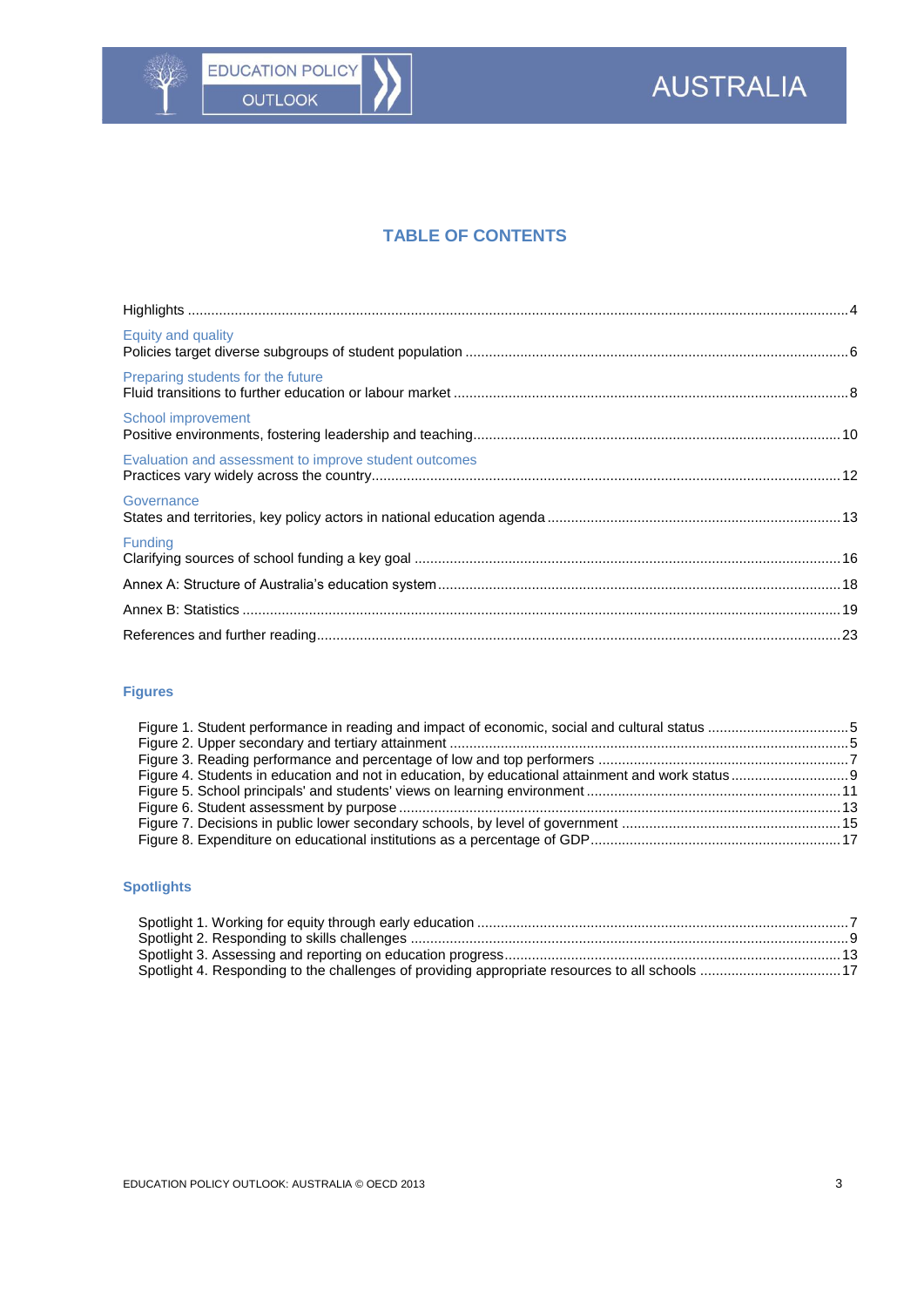## **HIGHLIGHTS**

#### <span id="page-3-0"></span>**Australia's educational context**

*Students:* One of the highest PISA performers among OECD countries, Australia has fair and inclusive practices that strive for equity, quality and high completion rates for upper secondary and tertiary education. Australia has fewer underperforming students than the OECD average, a high proportion of children enrolled in early childhood education, and comprehensive school until age 16. However, overall PISA reading performance has not improved since 2000, and rural and indigenous populations have lower academic performance and less access to tertiary education than the national average. Effective secondary and tertiary pathways in Australia aim to have students well prepared for social and labour market integration.

*Institutions:* Australia's schools have positive learning environments, strong pedagogical leadership and well-prepared teachers, all supported with an effective evaluation and assessment framework. Students' instruction times and teachers' teaching time are among the highest across OECD countries. The evaluation and assessment framework is well conceived and can help generate improvements in the classroom with clearer information for schools on areas to improve.

*Governance and funding:* Australia works in a decentralised environment, and the education system is steered nationally through agreements with states and territories, focused on education priorities and funding. School funding lacks transparency and coherence, and outcomes of numerous studies have shown that it is difficult to determine how individual schools are funded.

#### **Key policy issues**

Australia's high education performance can be complemented with further focus on reducing inequities by tackling system-level policies which hinder equity in education, including school choice, support or funding. Continued support for professional development of teachers and school leaders can be combined with clearer evaluation and assessment information on how schools can improve. Strengthening the incentives for attaining skills demanded by the labour market is also important. A particular issue within a decentralised environment is the need for clarity in policy and in funding.

#### **Recent policy responses**

To strengthen performance and support disadvantaged and indigenous populations, Australia has made key investments in early childhood education and care, with a National Early Childhood Development Strategy (2009), has developed a number of strategies for Aboriginals peoples and Torres Islanders, and has focused on skills development, defining completion objectives for vocational education and training and ways to strengthen apprenticeships.

Various efforts are being made to raise the quality of teachers and school leadership by creating a specialised institution (the Australian Institute for Teaching and School Leadership), setting standards, and developing an accountability system which includes a new website with key information on performance (*[MySchool](http://www.myschool.edu.au/)*) (2010).

Given the lack of clarity in funding, the Australian Government commissioned a *[Review of Funding for](http://www.betterschools.gov.au/review)  [Schooling](http://www.betterschools.gov.au/review)* (Final Report, December, 2011), which examined current challenges and proposed recommendations for a new funding approach. In response, the Australian Government has introduced into Parliament the Australian Education Bill 2012 which aims to shift towards needs-based education funding.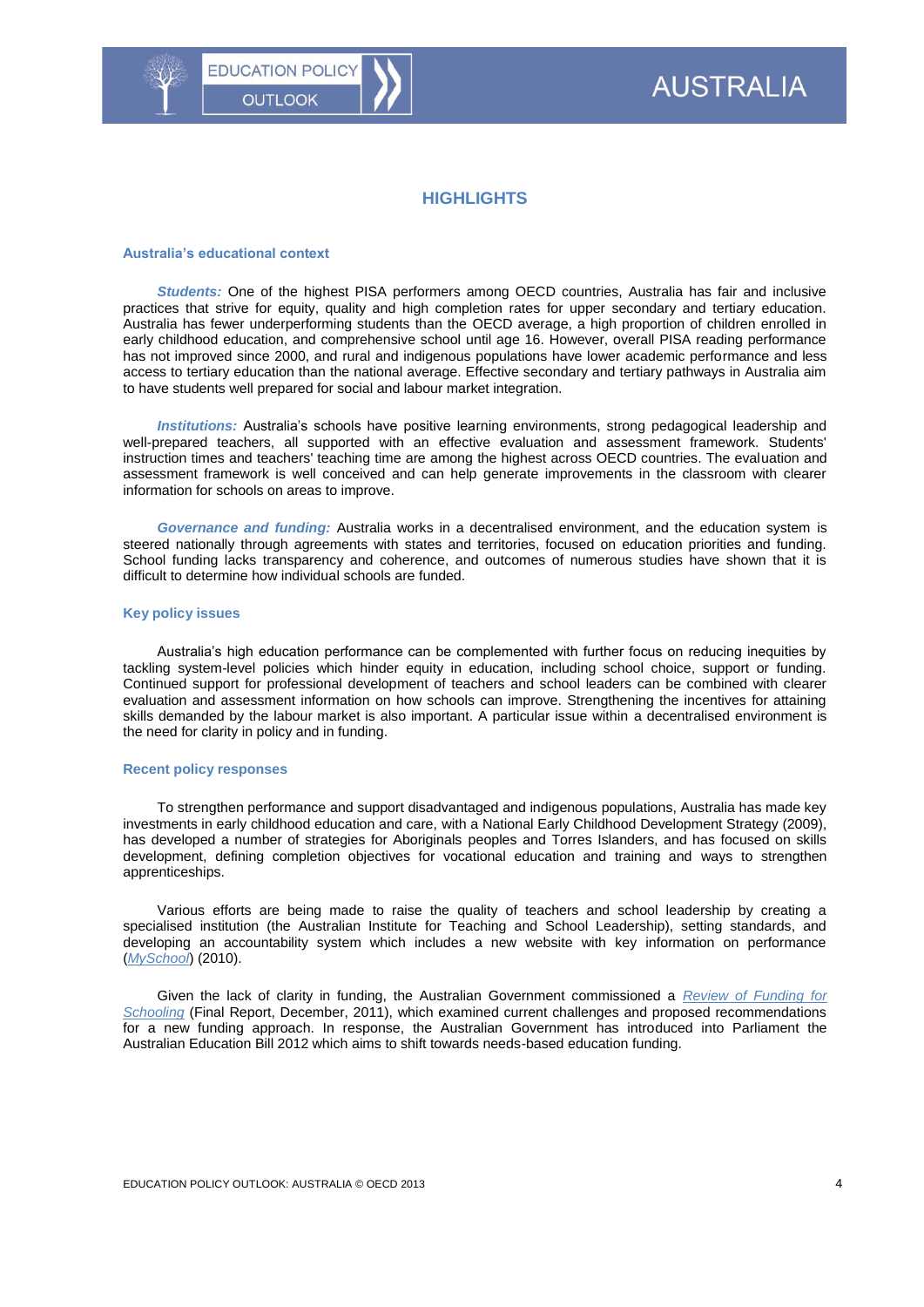<span id="page-4-0"></span>

Australia achieves higher-than-average scores in PISA, and the impact of socio-economic status on attainment is lower than the OECD average, although its PISA results have not improved since 2000 (Figure 1).





Source: OECD (2010), *PISA 2009 Results: What Students Know and Can Do: Student Performance in Reading, Mathematics and Science (Volume I)*, OECD Publishing, Paris, *<http://dx.doi.org/10.1787/9789264091450-en>*

Secondary and tertiary education attainment in Australia is higher than the OECD average: 84% of 25-34 year-olds have attained secondary education (compared to the OECD average of 82%) and 45% have attained tertiary education (compared to the OECD average of 39%) (Figure 2).



<span id="page-4-1"></span>**Figure 2. Upper secondary and tertiary attainment for 25-34 year-olds, 2011**

Source: OECD (2013), *Education at a Glance 2013: OECD Indicators*, OECD Publishing, Paris, *<http://dx.doi.org/10.1787/eag-2013-en>*.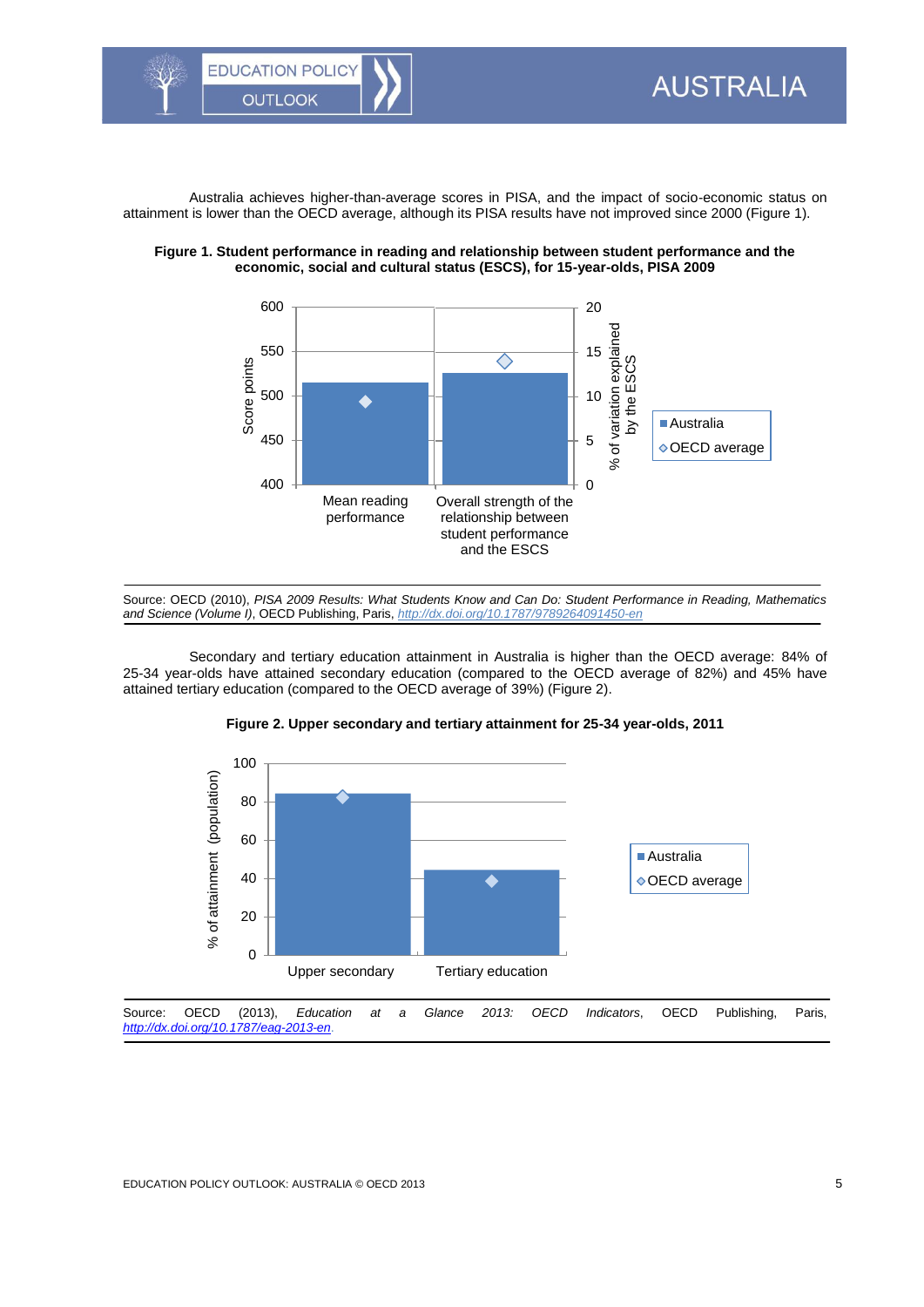

**EDUCATION POLICY** 

<span id="page-5-0"></span>**OUTLOOK** 

Australia has **positive indicators in equity**. Among countries that are high performers in PISA 2009, Australia has a smaller-than-average proportion of students below proficiency Level 2, although these results have not improved since 2000, either in relation to other countries or to Australia's own performance in previous assessments. The impact of socio-economic background on performance at age 15 is similar to the OECD average (see Figure 3). Boys scored 37 points less than girls in reading (compared to the OECD average of 39 points), but significantly outperformed girls in mathematics.

**Fair and inclusive policies** contribute to an equitable education system. Australia has comprehensive school until age 16. About 81% of children are enrolled in early childhood education in the year before school (Australian Bureau of Statistics, 2012), and government subsidies are available (as fee reimbursements). Australia is one of several high-performing OECD countries, including the Nordic countries and Canada, that does not have student tracking until the age of 16. It also limits its use of vertical and horizontal differentiation within schools. In addition, Australia's grade repetition rate is 8.4%, below the OECD average of 13%.

Australia has a high degree of **school choice** which, if not well targeted, can contribute to segregation of students. Around 96% of students attend a school that competes for enrolments with at least one other school. Evidence shows that school choice, along with other factors, may undermine equity in the education system by segregating students into schools based on their socio-economic background. It is important to ensure that there are mechanisms to mitigate this negative effect.

**Rural and Indigenous students**, including Aboriginal and Torres Strait Islanders, have lower performance and completion rates across Australia. Students in rural schools perform 56 score points lower than students in Australian cities or large city schools. The Indigenous population, which represents up to 2.5% of the population, has a strong start in education: 95% of 4-14 year-olds participate in education, although they face low attainment rates, with 20% of Indigenous people 15 and over completing Year 12 or equivalent. Raising their performance and attainment can contribute to raising overall equity and quality of education.

**The challenge: Continuing to reduce inequities between students from different socio-economic and ethnic backgrounds by tackling system-level policies which hinder equity in education.**

#### **Recent policies and practices**

*Investing in the Early Years – [A National Early Childhood Development Strategy](http://www.coag.gov.au/sites/default/files/national_ECD_strategy.pdf)* (2009) was developed to give all children "the best start in life" (see Spotlight 1).

The *[Smarter Schools National Partnership for Low Socio-economic Status School Communities](http://smarterschools.gov.au/low-socio-economic-status-school-communities)* (2008-09 to 2014-15) is a comprehensive strategy that focuses on the learning and well-being of disadvantaged students to support their transitions to further education, work and community participation. This programme will distribute about AUD 1.5 billion to over 1 700 schools in socio-economically disadvantaged communities, with additional funding provided by the states and territories.

The *[Aboriginal and Torres Strait Islander Education Action Plan](http://www.deewr.gov.au/Indigenous/Pages/ATSIEAP.aspx)* (2010-14) aims to close the gap between Aboriginals and Torres Strait Islanders and their peers. It identifies outcomes, targets and performance indicators and national, systemic and local actions in six priority domains that evidence shows will contribute to improved educational outcomes.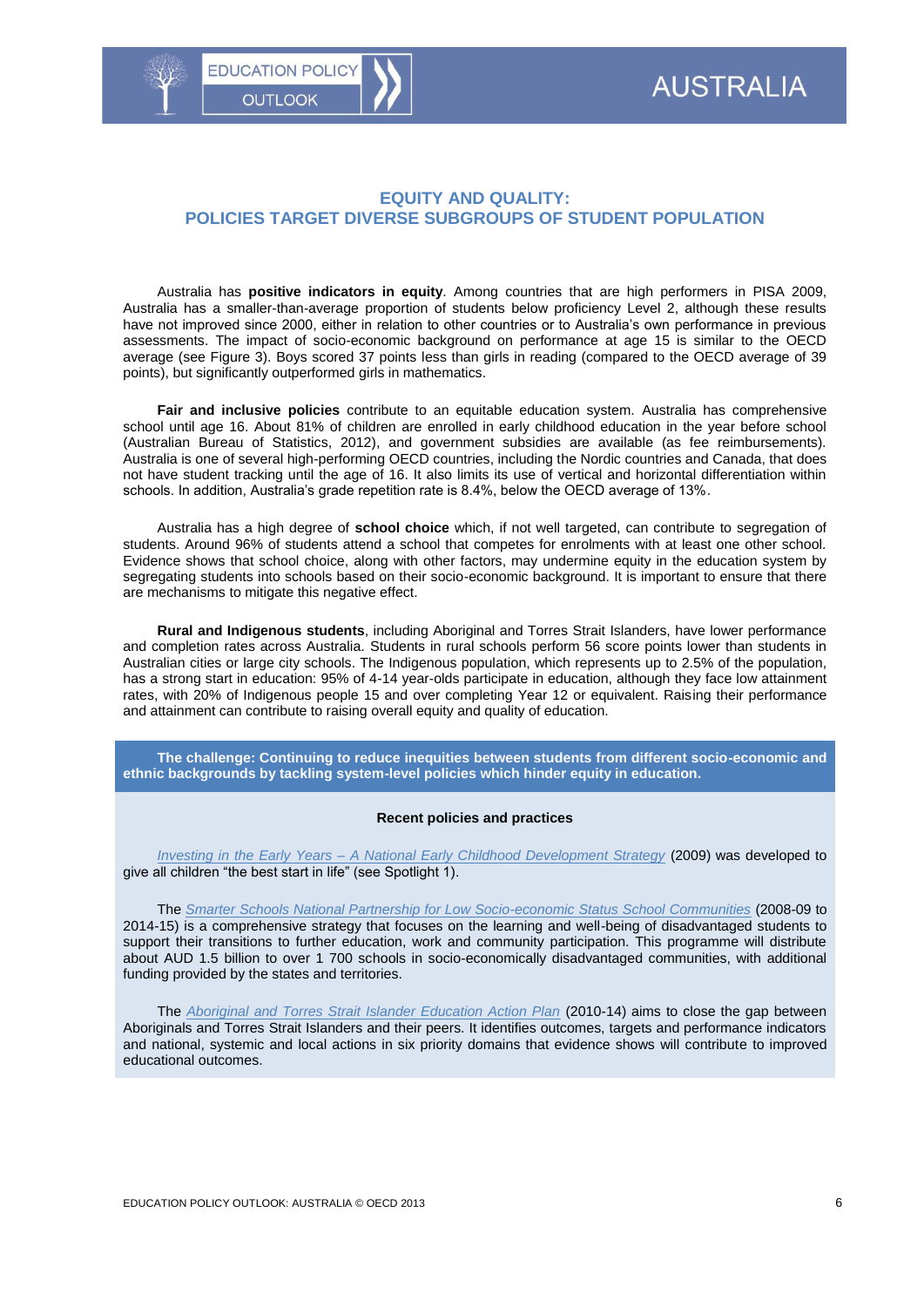**Figure 3. Mean score in reading performance and percentage of low and top performers, for 15-year-olds, PISA 2009**

<span id="page-6-0"></span>

Source: OECD (2010), *PISA 2009 Results: What Students Know and Can Do: Student Performance in Reading, Mathematics and Science (Volume I)*, OECD Publishing, Paris[, http://dx.doi.org/10.1787/9789264091450-en.](http://dx.doi.org/10.1787/9789264091450-en)

#### **Spotlight 1. Working for equity through early education**

To support greater equity by giving students an early start in education, Australia has defined and implemented the *[National Early Childhood Development Strategy](http://www.coag.gov.au/sites/default/files/national_ECD_strategy.pdf)* (2009) to aid all levels of government to build a more effective and better coordinated national early childhood development system, support the diverse needs of Australian children and their families, and improve their health, safety, early learning and well-being. The initiative covers children from before birth to 8 years, particularly those who are socio-economically disadvantaged.

The strategy sets out six priority areas to be developed as resources allow, recognising the different starting points of states and territories:

- strengthen universal maternal, child and family health services
- provide support for vulnerable children

**EDUCATION POLIC** 

**OUTLOOK** 

- engage parents and the community in understanding the importance of early childhood development
- improve early childhood infrastructure
- strengthen the workforce across early childhood development and family support services
- build better information and a solid evidence base.

The strategy includes the following initiatives:

- The *National Partnership on Early Childhood Education* aims to ensure universal access to quality early childhood education, delivered by university-trained early childhood teachers, for 15 hours a week, 40 weeks a year.
- The *[National Quality Framework for Early Childhood Education and Care](http://acecqa.gov.au/national-quality-framework/)* (NQF) (2009) aims to raise quality and consistency in education and care services*.* The NQF now applies to long-day care, family day care, care outside of school hours, and preschools/kindergartens.
- The National Partnership Agreement for Indigenous Early Childhood Development targets early learning, support for Indigenous families, and improved health for mothers and their children. As part of the agreement, a network of 38 Children and Family Centres is being established, offering integrated early childhood and parenting services. The first centre opened in 2011, and all centres are on track to be established by 2014.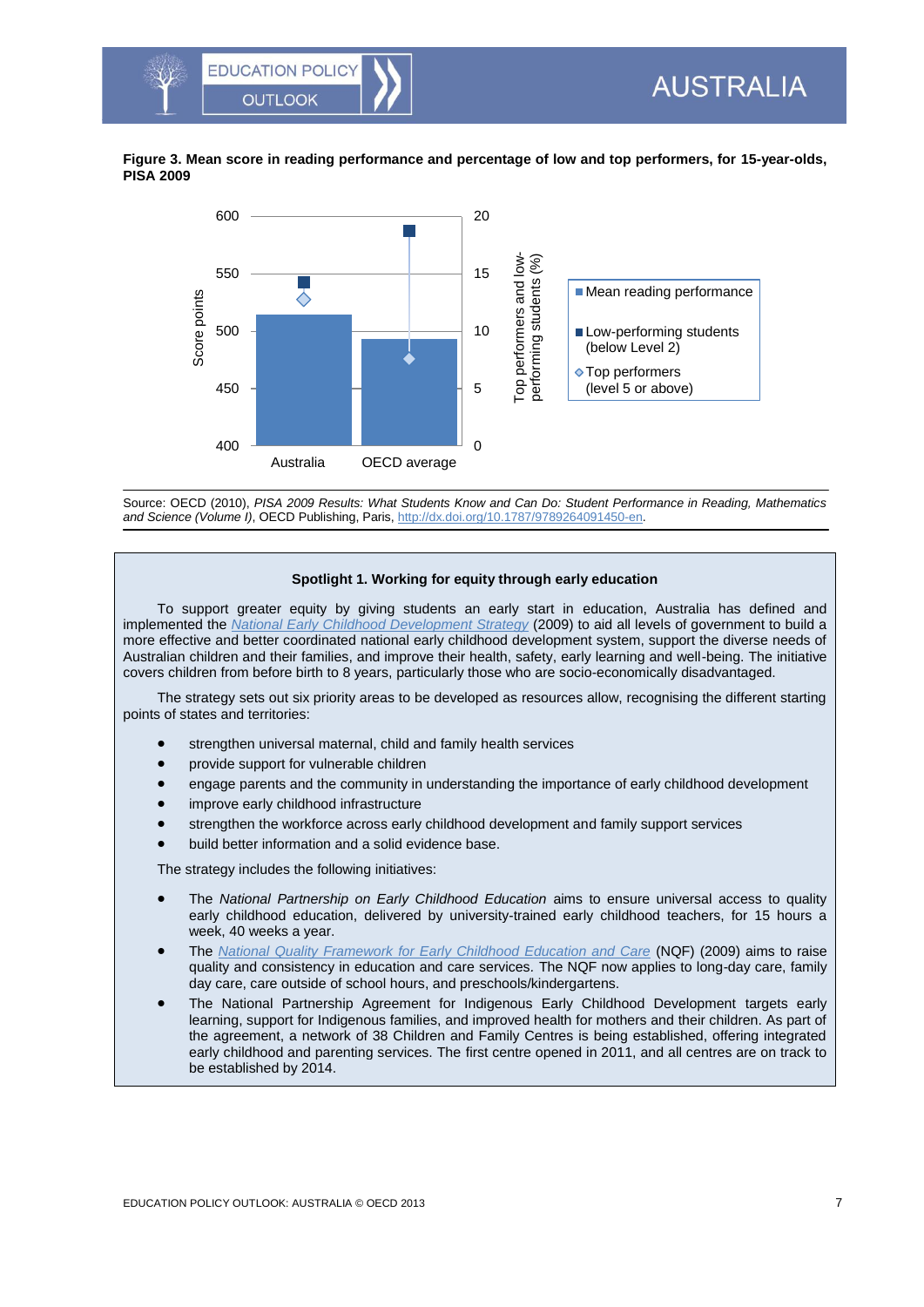## <span id="page-7-0"></span>**PREPARING STUDENTS FOR THE FUTURE: FLUID TRANSITIONS TO FURTHER EDUCATION OR LABOUR MARKET**

**Labour market perspectives** can play an important role in the decision to stay in education. In Australia, unemployment rates are lower than the OECD average. The share of 15-29 year-olds not in education and not employed (11.5%) is below the OECD average (see Figure 4), but there is scope to increase the capacity and responsiveness of skills developed in vocational education and training.

**Upper secondary education** is not compulsory in Australia, and examinations vary across the states and territories. A challenge shared by countries at this level is to provide relevant education that will prepare young adults for work and, at the same time, provide capacity for further learning. In Australia, 84% of 25-34 year-olds attained upper secondary level education (above the OECD average of 82%, see Figure 2). In most cases, Australian general and vocational programmes are offered in upper secondary schools. Successful completers are awarded a Senior Certificate of Education, giving access to both general and vocational programmes.

**Vocational education and training** (VET) in Australia is provided at the general secondary and tertiary education levels, and employers are well-engaged in the system. VET can facilitate entry into the labour market through work-study programmes, Technical and Further Education institutes and private Registered Training Organisations. VET in schools enables upper secondary students to study units toward a recognised VET qualification while completing a Senior Certificate. There is a well established flexible qualification system that provides autonomy and innovation, underpinned with data and research. Current reforms have aimed to shape a more demand-driven VET system (see Spotlight 2), introducing more flexibility in the length of apprenticeships and ensuring support through a common procedure for assessing them.

In **tertiary education**, Australia's attainment is higher than the OECD average (see Figure 2). It has the sixth highest graduation rate among OECD countries in academic programmes (tertiary-type A), and the eighth highest graduation rate in vocationally oriented programmes (tertiary-type B). About 19.8% of all tertiary students are foreign, the highest rate of foreign tertiary students among OECD countries in 2011. The participation of Aboriginal and Torres Strait Islander people in higher education is below that of the Australian population as a whole. A recent *[Review of Higher Education Access](http://www.innovation.gov.au/HigherEducation/IndigenousHigherEducation/ReviewOfIndigenousHigherEducation/Pages/default.aspx)* (2012) highlights the need for co-operation between different stakeholders and outlines a roadmap to help increase the access of Aboriginal and Torres Strait Islander students to university education. As in other OECD countries, the expansion of tertiary education implies providing a sufficiently wide offer of studies to address the skills needs of the labour market as well as the interests of the student population.

### **The challenge: Enhancing skills to meet the demands of the rapidly changing economy.**

### **Recent policies and practices**

The *[National Partnership on Youth Attainment and Transitions](http://deewr.gov.au/national-partnership-youth-attainment-and-transitions)* (2009) aims to retain youth in education, and to improve their transition to further education, training or employment to align to the Council of Australian Governments*'* goal of a 90% upper secondary (Year 12 equivalent) attainment rate by 2015. It clarifies actors' responsibilities to achieve targets and provides funding to programmes related to student engagement, attainment and transition.

Australia has been active on the skills agenda (see Spotlight 2). The *[National Partnership Agreement on](http://www.coag.gov.au/node/319)  [Skills Reform](http://www.coag.gov.au/node/319)* (2008, renewed in 2012) details national reforms, including a new entitlement to a subsidised training place for up to the first Certificate III qualification and income-contingent loans for Diploma and Advanced Diploma qualifications. The *[National Agreement for Skills and Workforce Development](http://www.coag.gov.au/node/303)* commits Commonwealth<sup>1</sup> and state and territory governments to addressing access and social inclusion issues through collaborative action in skills. The *[National Foundation Skills Strategy for Adults](http://www.scotese.natese.gov.au/publications)* (2012) aims to help working age Australians increase their English language, literacy and numeracy skills for improved economic and social participation.

The *[Advancing Quality in Higher Education](http://www.innovation.gov.au/HigherEducation/Policy/Pages/AdvancingQualityInHigherEducation.aspx)* plan (2012-14) introduces various performance measurement initiatives to improve teaching and learning in higher education. The *[Higher Education Participation and](http://www.innovation.gov.au/HigherEducation/Equity/HigherEducationParticipationAndPartnershipsProgram/Pages/default.aspx)  [Partnerships Program](http://www.innovation.gov.au/HigherEducation/Equity/HigherEducationParticipationAndPartnershipsProgram/Pages/default.aspx)* provides additional funding to help universities attract, support, and retain students from disadvantaged backgrounds. These students may receive financial support through *[income support grants for](http://studyassist.gov.au/sites/StudyAssist/StudentIncomeSupport)  [eligible students](http://studyassist.gov.au/sites/StudyAssist/StudentIncomeSupport)* and income contingent loans available to all students.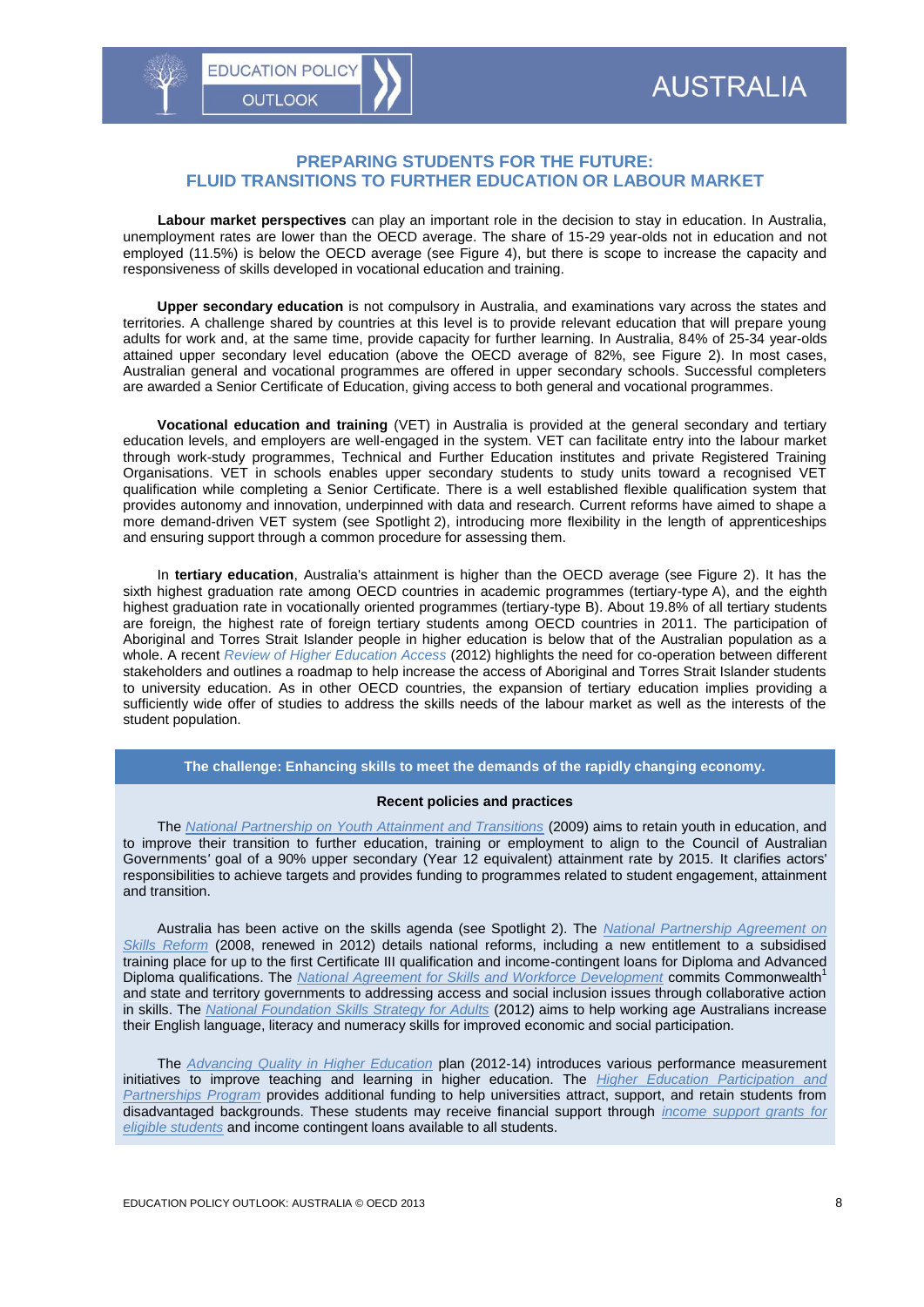<span id="page-8-0"></span>

### **Figure 4. Percentage of 15-29 year-olds in education and not in education, by educational attainment and work status, 2011**



NEET: Neither Employed, nor in Education and Training

Source: OECD (2013), *Education at a Glance 2013: OECD Indicators*, OECD Publishing, Paris, *[http://dx.doi.org/10.1787/eag-](http://dx.doi.org/10.1787/eag-2013-en)[2013-en](http://dx.doi.org/10.1787/eag-2013-en)*.

## **Spotlight 2. Responding to skills challenges**

Australia has been working on multiple initiatives to improve the quality of post-secondary education, particularly in vocational education and training (VET), to meet the demands of the labour market. In 2009, the Council of Australian Governments set VET targets to be achieved by 2020, including:

- to increase to more than three-quarters the share of working age Australians with a Certificate III level qualification or higher (up from around half in 2009)
- to double the number of Diploma and *Advanced Diploma* completions.

The government also aims to improve apprenticeships, with targeted incentives for employers and students. *[Australian Apprenticeship Centres](http://www.australianapprenticeships.gov.au/Aus_App_Centres/Overview.asp)* provide a single source of information and support for employers, apprentices and training providers as well as for individuals searching for an apprenticeship. The *[Australian Apprenticeships](http://www.innovation.gov.au/Skills/PreVocational/AustralianApprenticeshipsAccessProgram/Pages/Overview.aspx)  [Access Program](http://www.innovation.gov.au/Skills/PreVocational/AustralianApprenticeshipsAccessProgram/Pages/Overview.aspx)* provides pre-vocational training linked to an apprenticeship pathway for vulnerable jobseekers. Mentoring programmes are also being developed which aim to increase completions.

In addition to the above VET targets, the Australian Government has also set two national targets for higher education:

- Attainment: by 2025, 40% of all 25-34 year olds will have a qualification at bachelor level or higher
- Participation: by 2020, 20% of higher education enrolments at undergraduate level will be people from low socio-economic status.

The *[Australian Qualifications Framework](http://www.aqf.edu.au/)* (2011) is the national policy for regulated qualifications, supporting the development of pathways that assist people to move between different education and training sectors and between those sectors and the labour market.

The Australian Workforce and Productivity Agency (2012) provides independent advice on skill needs in the Australian economy and on how to direct skills investment to improve productivity.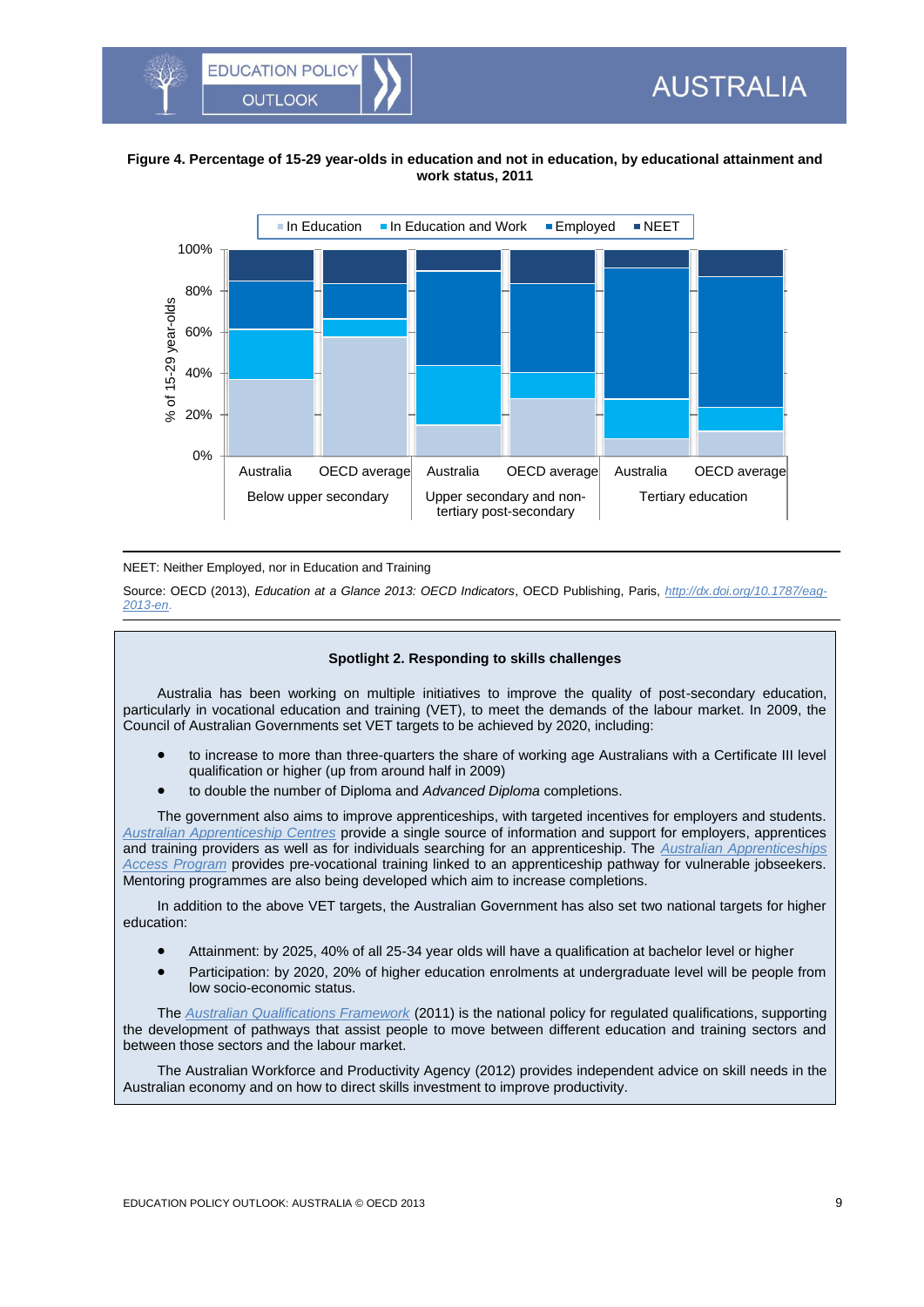

## <span id="page-9-0"></span>**SCHOOL IMPROVEMENT: POSITIVE ENVIRONMENTS, FOSTERING LEADERSHIP AND TEACHING**

The key to raising achievement in Australia's 9 435 schools is developing the conditions for school leaders and teachers to succeed. Overall, Australia's **learning environments** are similar to those in other OECD countries. Students report good relations with their teachers and indicate that their teachers motivate them to read (see Figure 5). The number of hours students are taught per year in primary, lower and upper secondary schools is among the highest in OECD countries.

Australia is making efforts to raise the profile of **school leaders**. According to PISA 2009, Australian school principals perform tasks related to pedagogical leadership: about 64% reported that they observe instruction in classrooms (higher than the OECD average of 50%) and 93% said they use student results to develop the school's educational goals (higher than the OECD average of 75%). At the same time, Australian teachers reported receiving less feedback from principals than the average in OECD's 2008 *[Teaching and Learning](http://www.oecd.org/edu/talis)  [International Survey](http://www.oecd.org/edu/talis)* (TALIS). Preparatory training for school leaders is optional and varies across states and territories. Ensuring quality provision is key for effective school leadership. In 2007, a majority of principals reported that they did not feel well-prepared for their first leadership post, and only 36% of primary school deputy principals and 24% of secondary deputy principals wished to apply for a principal post. However, this may have changed in recent years.

**Teachers** are well-prepared, but more professional development could help them improve the disciplinary climate in the classroom. Teachers have university degrees, and the ratio of teachers' salaries to the earnings of tertiary-educated workers is above the 2011 OECD average. Teachers have a heavy teaching workload, with more teaching time than in other OECD countries (873 hours per academic year in primary school compared to the OECD average of 790 hours). Most teachers (97%) reported in TALIS that they participate in professional development activities, although the average number of days (9) was about half of that reported by teachers in countries participating in TALIS (15). About 44% reported having a high need for professional development (below the TALIS average of 53%). Australia was the only country in the TALIS survey where the number of days that teachers spent on professional development was significantly associated with improvements in the disciplinary climate in the classroom.

**The challenge: Providing school leaders and teachers with adequate development opportunities.**

#### **Recent policies and practices**

Australia has taken actions to strengthen the teaching and school leadership profession. The *[Australian](http://www.aitsl.edu.au/)  [Institute for Teaching and School Leadership](http://www.aitsl.edu.au/)* was established in 2010 and has developed national approaches to build capacity in this area.

The *Australian [Professional Standards for Teachers](http://www.teacherstandards.aitsl.edu.au/Standards/Overview)* (2010) comprises seven standards in four career stages (graduate, proficient, highly accomplished and lead teacher) and three domains (professional knowledge, practice and engagement).

The *[Australian Professional Standards for Principals](http://www.aitsl.edu.au/verve/_resources/Australian_Professional_Standards_for_Principals.pdf)* is based on three leadership requirements that principals draw upon within five areas of professional practice: leading teaching and learning; developing self and others; leading improvement, innovation and change; leading the management of the school; and engaging and working with the community.

The *[National Partnership on Improving Teacher Quality](http://smarterschools.gov.au/improve-teacher-quality)* (2009-13) provides funding (AUD 550 million) to states and territories to attract the best graduates through additional pathways into teaching, improving the quality of teacher training in partnership with universities, ensuring national consistency in the registration of teachers to support better mobility within the teaching force, enhancing their skills and knowledge through better performance management and professional learning, and retaining the best teachers through better rewards for teachers and leaders in remote areas and hard-to-staff schools.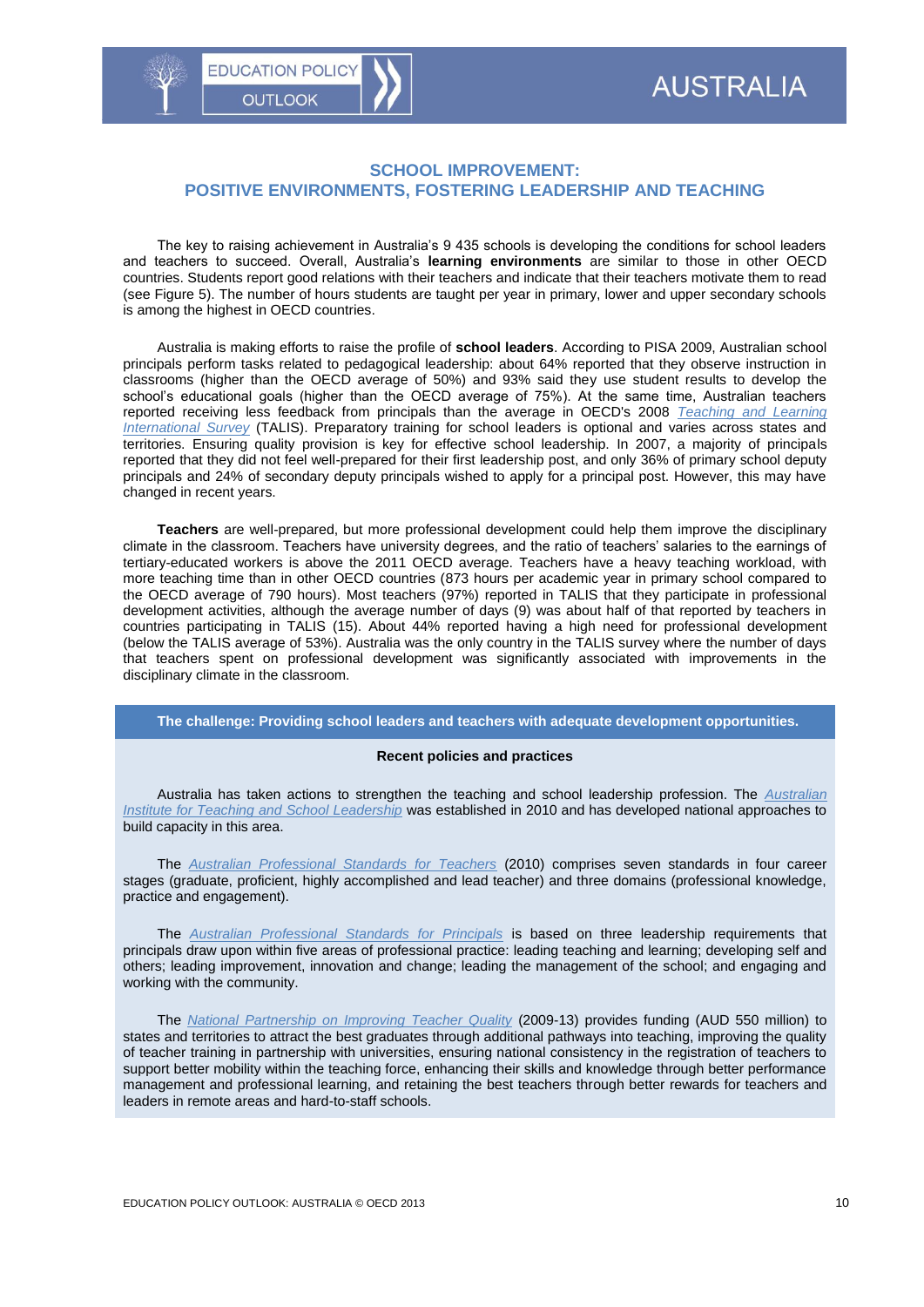## <span id="page-10-0"></span>**Figure 5. The learning environment, PISA 2009**



Source: OECD (2010), *PISA 2009 Results: What Makes a School Successful? Resources, Policies and Practices (Volume IV)*, OECD Publishing, Paris[, http://dx.doi.org/10.1787/9789264091559-en.](http://dx.doi.org/10.1787/9789264091559-en)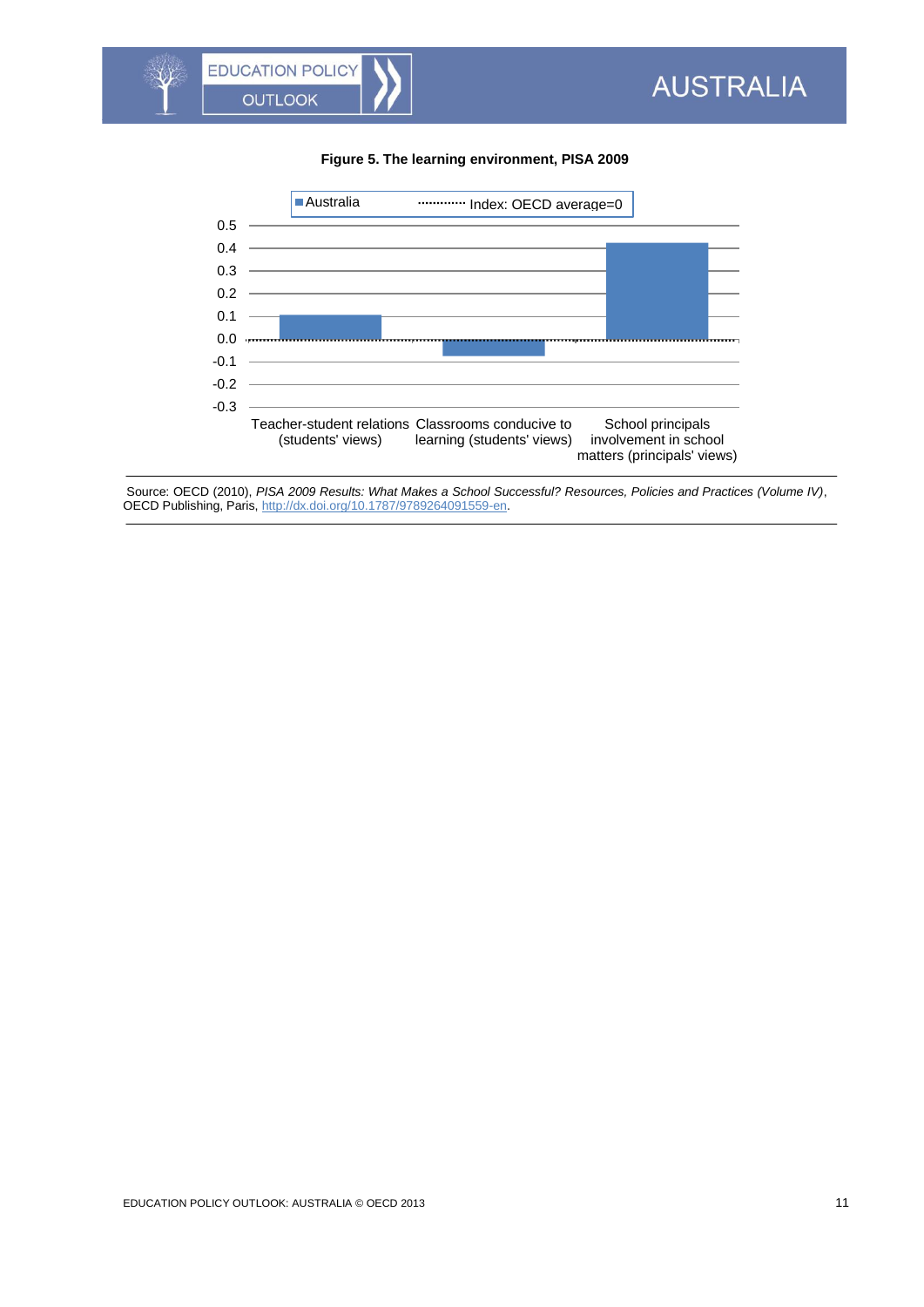**EDUCATION POLICY** 

<span id="page-11-0"></span>**OUTLOOK** 

Australia has clear national goals and a **well-conceived evaluation and assessment framework**, while there is less clear articulation on how it can generate improvements in classroom practice. The Council of Australian Governments and the Standing Council on School Education and Early Childhood help to ensure that the different levels of government work together to consolidate a national evaluation and assessment framework. At the same time, there is a great diversity of practices based on locally defined school improvement frameworks. Realising the full potential of the overall framework involves establishing strategies to strengthen the linkages to classroom practice (see Figure 6).

**System evaluations** use clear standard frameworks for reporting key performance measures. There is a stable set of national measures on school education and a procedure for monitoring at the state and territory level. A priority is to strengthen information systems that provide data on students' socio-economic and Indigenous status so their progress towards national goals can be more easily monitored (see Spotlight 3). More monitoring of private schools is also advisable.

**Schools** are expected to perform self-evaluations, and some form of external review mechanism is increasingly common. Literacy and numeracy test results are widely used to inform evaluations. Some issues at the national level can be clarified, such as the relationship between accountability and improvement. Aligning selfevaluations with external evaluations, such as by using common criteria, could be beneficial, as could broadening the scope and increasing the frequency of external reviews.

Teachers are granted extensive autonomy, but there are few opportunities for professional feedback, and the quality of **teacher appraisals** can vary widely. Aligning teaching standards with a competency-based career structure could be beneficial. Teachers would then be held accountable for their practices, and established career pathways could help to define how careers can progress and identify professional development needs. Teacher appraisals used to assess and improve performance should remain as they are, but evaluations conducted at schools could be improved and be validated by external inspectors.

There is a coherent system for **assessing student learning** against national goals. The current strategy for school student assessment is a combination of the National Assessment Program – Literacy and Numeracy (NAPLAN) and teacher-based assessments, which implies a considerable investment in teacher capacity. The current prominence of NAPLAN within the student assessment framework requires particular care about not reducing the importance of teacher-based assessment, and the extent to which NAPLAN is balanced in its representation of the depth and breadth of intended student learning goals*.*

**The challenge: Providing clear information on the strengths and weaknesses of schools and on best practices to help achieve objectives.**

### **Recent policies and practices**

Australia has developed a number of strategies for reporting on education progress, including the recent Myschool website (see Spotlight 3).

The *[Australian Early Development Index](http://ww2.rch.org.au/aedi)* (2009) is a population-based measure of how children have developed by the time they start school. It can be used by policy makers, communities and other organisations to aid in program delivery and policy development. Information is collected every three years.

Student performance has been monitored nationally since 2008 through the *[National Assessment Program](http://www.nap.edu.au/naplan/naplan.html)  – [Literacy and Numeracy](http://www.nap.edu.au/naplan/naplan.html)*. It currently assesses students in Years 3, 5, 7 and 9 in reading, writing, language conventions (spelling, grammar and punctuation) and numeracy.

An *[Australian Teacher Performance and Development Framework](http://www.aitsl.edu.au/teachers/performance-and-development.html)* will be in place from 2013. It aims to improve teaching through continuous assessment, feedback and performance appraisal, and by providing professional development opportunities to all teachers. The framework is underpinned by the *[Australian](http://www.teacherstandards.aitsl.edu.au/)  [Professional Standards for Teachers](http://www.teacherstandards.aitsl.edu.au/)*.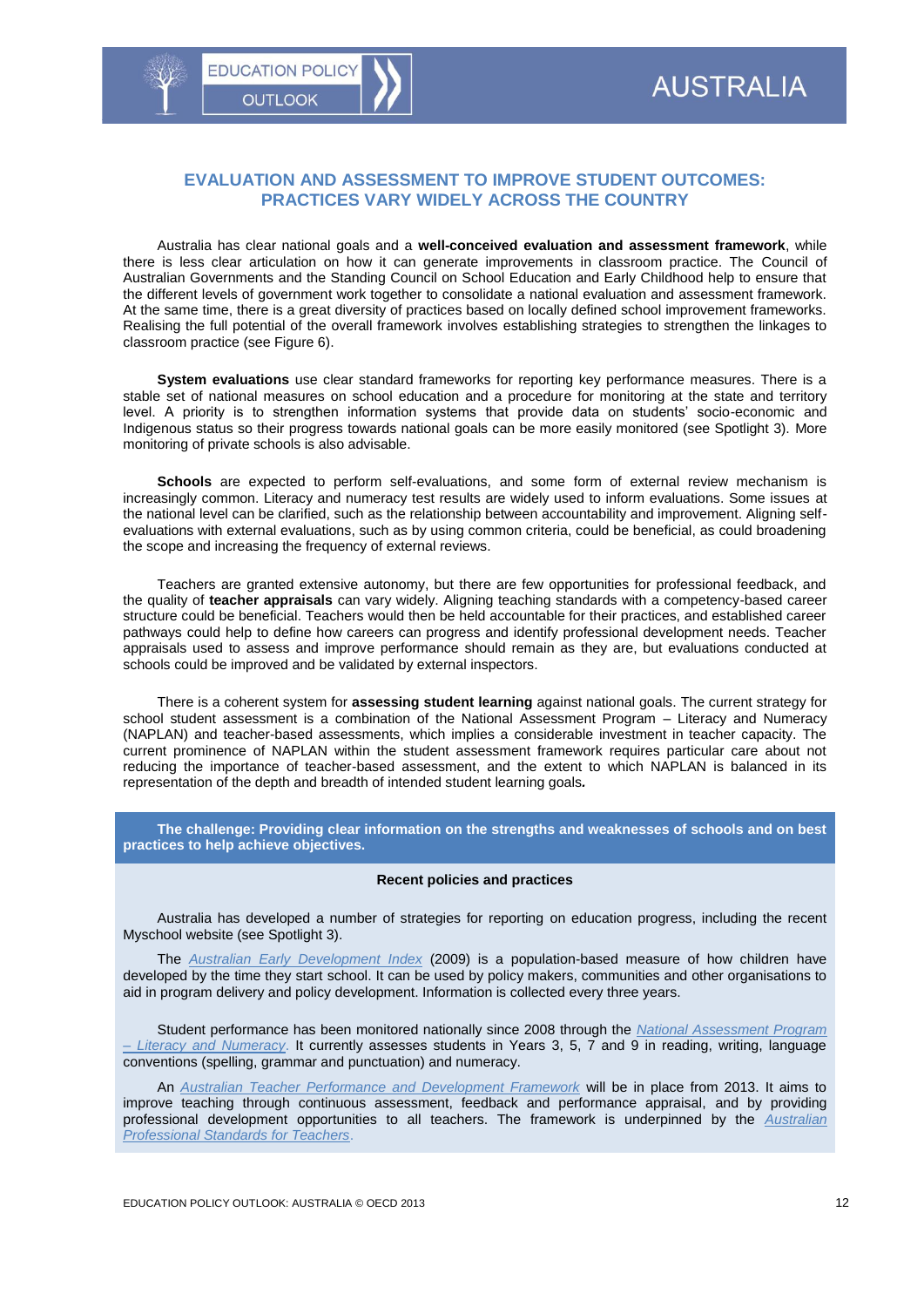### **Figure 6. Percentage of students in schools where the principal reported assessments of students in national modal grade for 15-year-olds, PISA 2009**

<span id="page-12-1"></span>

Source: OECD (2010), *PISA 2009 Results: What Makes a School Successful? Resources, Policies and Practices (Volume IV)*, OECD Publishing, Pari[s http://dx.doi.org/10.1787/9789264091559-en.](http://dx.doi.org/10.1787/9789264091559-en)

# <span id="page-12-0"></span>**GOVERNANCE: STATES AND TERRITORIES,**

## **Spotlight 3. Assessing and reporting on education progress**

The National Education Agreement establishes five performance indicators that allow for reporting on national progress towards achieving the agreed outcomes. Additionally, the National Agreement for Skills and Workforce Development identifies long term objectives for skills and workforce development including the outcomes, performance indicators and targets against which progress can be measured. Other national progress reports include:

- the "National Report on Schooling in Australia" published annually by the Australian Curriculum, Assessment and Reporting Authority
- the "Annual National Report of the Australian Vocational Education and Training System" published by the Australian Government
- "Education 2011: Comparing performance across Australia", the annual "National Education Agreement Performance Report", published by the COAG Reform Council
- "Skills and Workforce Development 2011: Comparing performance across Australia"*,* also published annually by the COAG Reform Council
- The "Report on Government Services", published annually by the Australian Government Productivity Commission.

These reports provide information on all public and private schools.

In addition, the Australian Government launched the *[My School](http://www.myschool.edu.au/)* website in 2010. The website, which will be expanded over time, provides for the first time a wide range of information on Australian schools, the context in which schools operate, their capacities, and student outcomes. Since its launch, the website has been updated annually to provide more detailed information, including 2010 data on school funding, four-year results of student performance in literacy and numeracy in the National Assessment Program – Literacy and Numeracy (and the gains made by students over a two-year period), as well as VET information (for secondary schools) on enrolment and completion by level and industry area. Updates are planned to continue on an annual basis.

The Australian Government also launched two new websites in 2012:

- *[My Skills](http://www.myskills.gov.au/)* provides information to connect individuals and employers with training organisations that best suit their needs. It will be progressively updated as new functionality and data become available.
- *[My University](http://myuniversity.gov.au/)* provides students with information about higher education providers, including course information and fees, student demographics, student satisfaction and graduate destination survey results, student services and campus facilities, research student numbers and scholarships.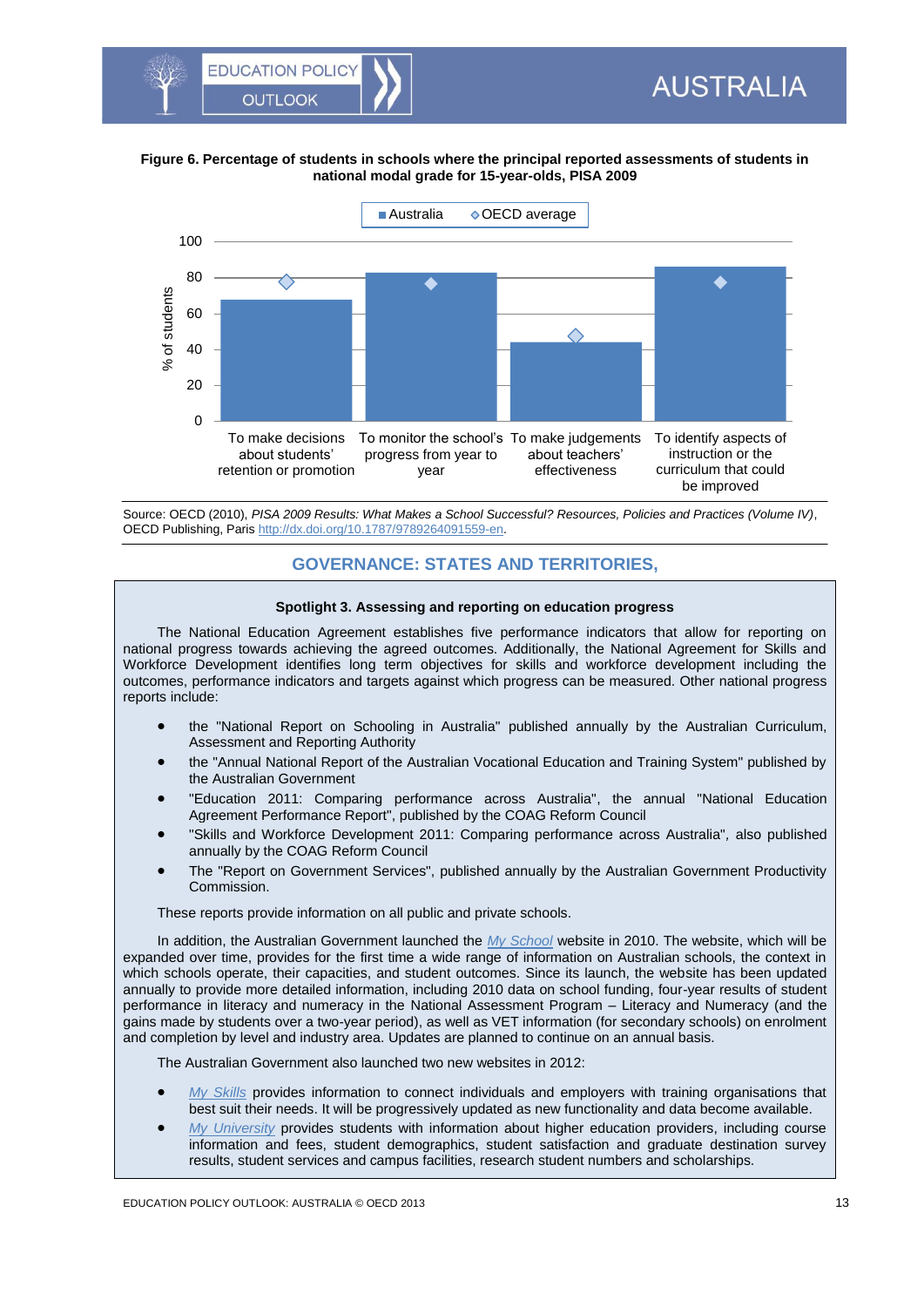## **KEY POLICY ACTORS IN NATIONAL EDUCATION AGENDA**

Australia's six states and two territories are in charge of delivering school and vocational education. Together with the Council of Australian Governments, the Standing Council on School Education and Early Childhood and the Standing Council on Tertiary Education, Skills and Employment work to develop **a shared national policy framework.** Other bodies shape education policy:

- The Australian Children's Education Quality and Care Authority provides support to the implementation of the National Quality Framework for Early Childhood Education and Care.
- The Australian Qualifications Framework Council is responsible for the Australian Qualifications Framework, which unifies all qualifications into one comprehensive framework.
- The Australian Curriculum, Assessment and Reporting Authority develops curriculum, studentassessment policies and national data collection, and reports on school education outcomes.
- The Australian Institute of Teaching and School Leadership is responsible for delivering national reforms for teachers and school leaders.
- Other stakeholders include unions (e.g. Australian Education Union, Independent Education Union), industry groups (e.g. Australian Chamber of Commerce and Industry, Australian Industry Group), nongovernment associations (e.g. Independent Schools Council Australia), and Aboriginal and parents groups.

**States and territories make most education decisions** in schools and vocational education and training (VET). Intergovernmental arrangements between national and state governments define education goals through national agreements. States make most planning, structure and resource decisions, including personnel management. Early childhood education and care services may be operated by a range of providers, such as government authorities or non-government schools, community-based organisations, or private-for-profit providers. The policy and funding responsibility for VET, shared by the Australian Government, states and territories, could benefit from a clearer administrative division for consistency.

**Greater autonomy** has been granted to all of Australia's 9 435 schools (71% public and 29% private) since 2003. Schools take 49% of decisions and the states take 51%, with schools making most decisions regarding the organisation of instruction (see Figure 7).

Decision-making in **higher education** is shared between the Australian Government and higher education providers. While the Australian Government has policy responsibility, Australian universities have the authority to accredit their courses and are also responsible for their academic and quality assurance standards. Most other higher education institutions are accredited by the Tertiary Education Quality and Standards Agency, which maintains the National Register of Higher Education Providers.

**The challenge: Within a decentralised approach, ensuring there is alignment and reform capacity across states and territories to deliver reforms, while maintaining a national vision.**

### **Recent policies and practices**

The *[Melbourne Declaration on Educational Goals for Young Australians](http://www.mceecdya.edu.au/verve/_resources/National_Declaration_on_the_Educational_Goals_for_Young_Australians.pdf)*, agreed by Australian education ministers in 2008, sets the direction of education for the next ten years. Its objectives include supporting quality teaching and school leadership, supporting education at different levels, promoting a quality national curriculum and assessment, improving outcomes for indigenous and disadvantaged youth, and improving accountability and transparency.

To set a national vision, the *[National Education Agreement](http://www.federalfinancialrelations.gov.au/content/npa/education/national-agreement.pdf)* aims to ensure that all students are engaged in schooling, to help raise student achievement, and to reduce inequities in education, especially for students from Indigenous or socio-economically disadvantaged status. It is further developed through *[National Partnership](http://www.coag.gov.au/the_federal_financial_relations_framework#Agreement%20Types)  [Agreements](http://www.coag.gov.au/the_federal_financial_relations_framework#Agreement%20Types)* which define objectives, outputs and milestones related to delivery of specific strategies and policies.

In 2011, two new national regulators were established at the tertiary level: the *[Australian Skills Quality](http://www.asqa.gov.au/)  [Authority](http://www.asqa.gov.au/)* (ASQA) for VET and the *[Tertiary Education Quality and Standards Agency](http://www.teqsa.gov.au/)* (TEQSA) for higher education. The ASQA seeks greater national consistency and increased rigour in registering training providers, accrediting courses and monitoring the quality of the system. The TEQSA aims to ensure that students receive high-quality education at any higher education institution.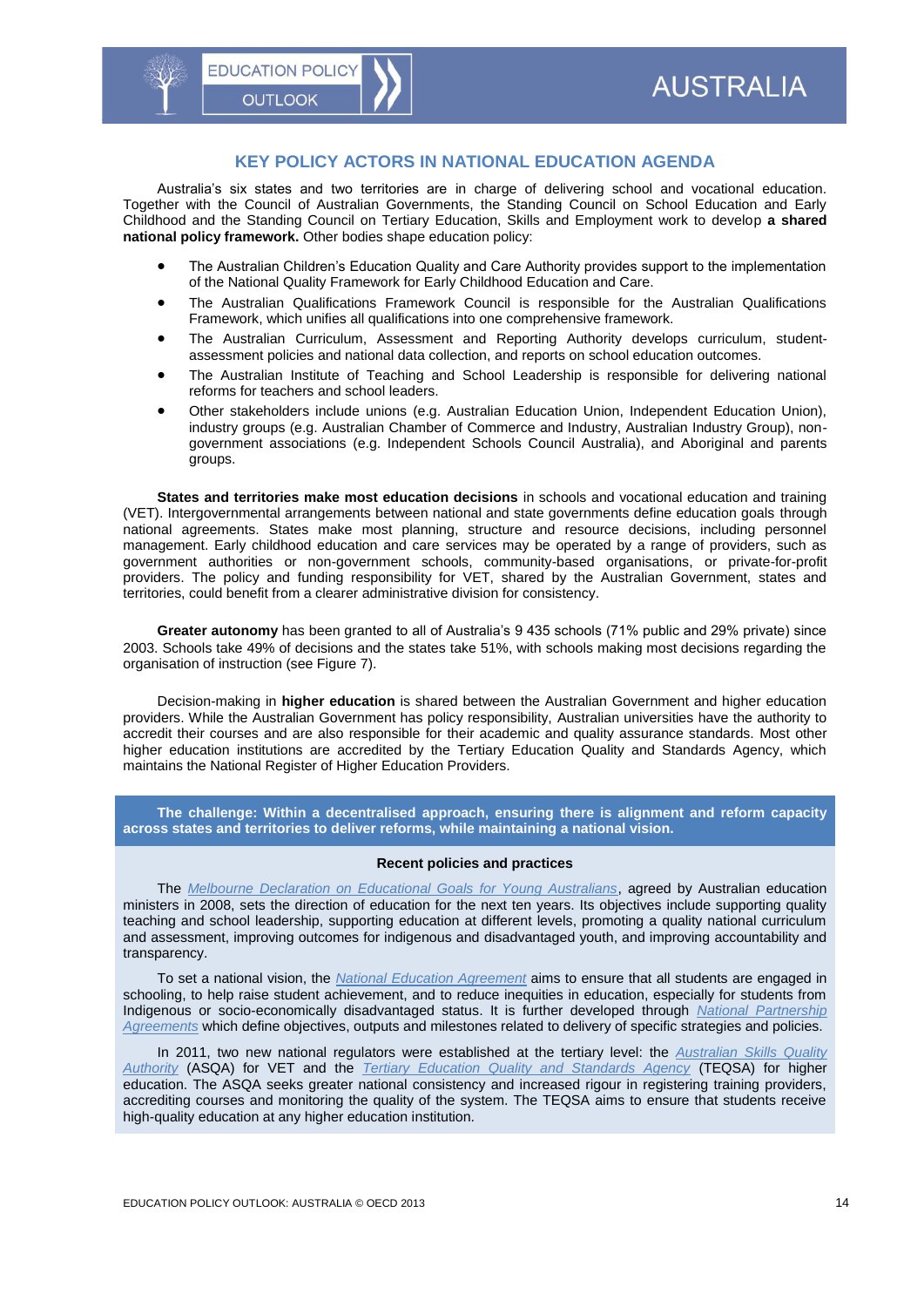

## **Figure 7. Percentage of decisions taken in public lower secondary schools at each level of government, 2010**

<span id="page-14-0"></span>**AUSTRALIA** 



Source: OECD (2012), *Education at a Glance 2012: OECD Indicators*, OECD Publishing, Paris, *[http://dx.doi.org/10.1787/eag-](http://dx.doi.org/10.1787/eag-2012-en)[2012-en](http://dx.doi.org/10.1787/eag-2012-en)*.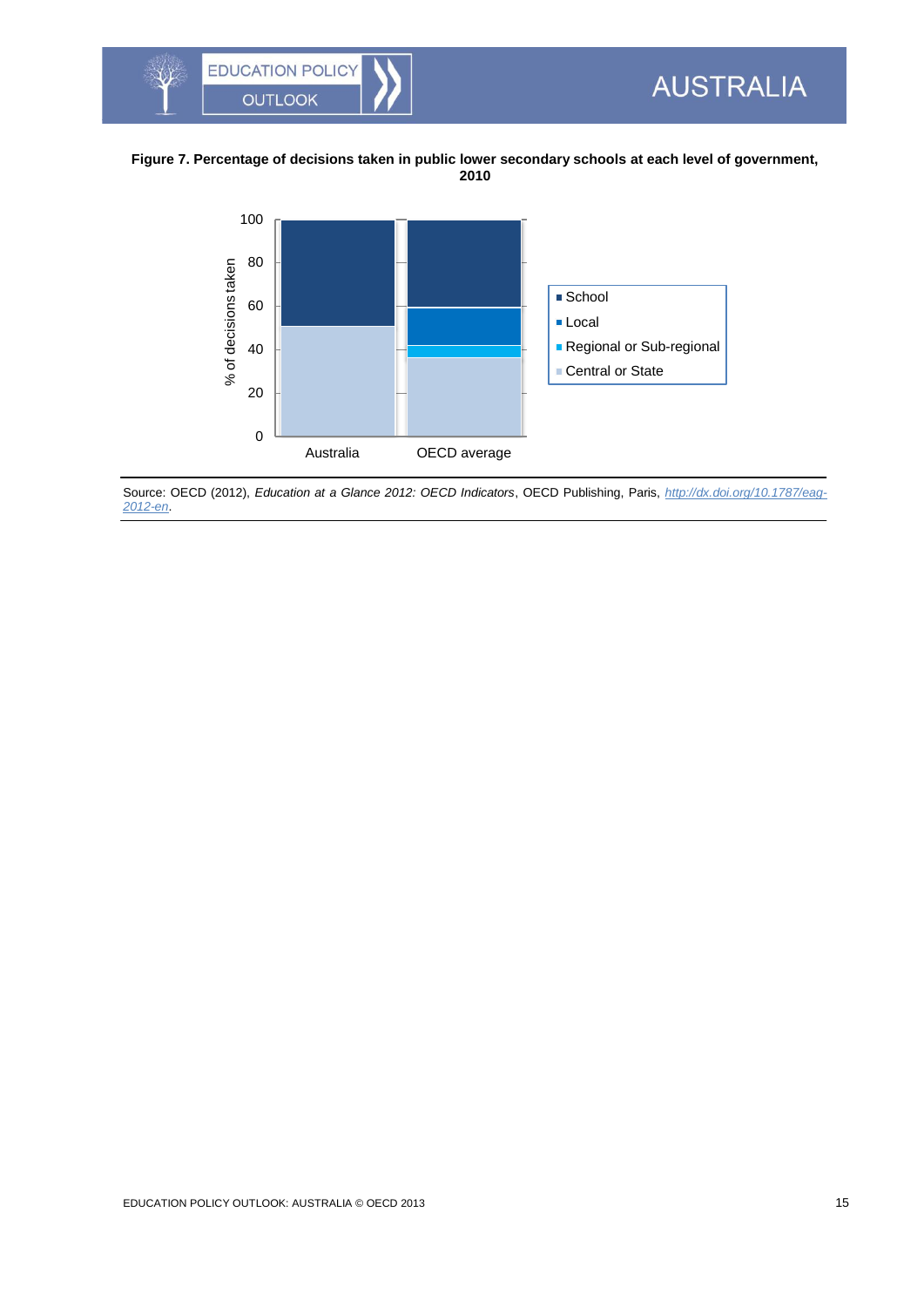## <span id="page-15-0"></span>**FUNDING: CLARIFYING SOURCES OF SCHOOL FUNDING A KEY GOAL**

Australia's **investment in education institutions** is similar to the OECD average. Expenditure on education institutions at all levels is 6.1% of GDP (slightly below the OECD average of 6.3%) (see Figure 8). Between 2005 and 2010, Australia has increased spending by 0.8 percentage points (above the OECD average of 0.4 percentage points). As in most OECD countries, a large portion of the expenditure on educational institutions is from public sources (74.1% in Australia, compared to the 2010 OECD average of 83.6%). The share of private expenditure<sup>2</sup> is 25.9% (above the OECD average of 16.4%). Most of the private funds are from household expenditure.

Australia allocates similar amounts of **annual expenditure per student** across the different levels of education. The annual expenditure per student from primary to tertiary education of USD 10 825 is above the 2010 OECD average of USD 9 313. But this indicator does not take into account public subsidies, which are high in Australia.

**Funding for schools** varies depending on whether the school is public or private. Government (public) schools are resourced by state and territory governments (91.4% their own expenditure and 9% provided by the Australian Government via the National Schools Specific Purpose Payments, associated with the National Education Agreement). Around 66% of Australian students attend government schools and are entitled to free education, but families may have to pay for school supplies. Non-government (private) schools receive public funding from the Australian Government (72% of public expenditure and 28% provided by states and territories). About 33% of students attend non-government schools and pay tuition ranging from free to AUD 15 000 per year.

The Australian Government has primary responsibility for public **funding of higher education institutions**. This funding is largely provided through the Commonwealth Grant Scheme. Students pay tuition fees directly or through income-contingent loans. Of public and private expenditure for tertiary education, 53.5% comes from private sources (compared to the 2010 OECD average of 31.6%), and 39.0% is exclusively from household expenditures. The government provides additional financial support for students with disadvantaged backgrounds. Funding for vocational education and training institutions varies across states and territories. The Australian Government funds VET through the National Agreement for Skills and Workforce Development and the National Partnership Agreement on Skills Reform, as well as directly co-funding employers for some training. Funding is more complex, in part due to the multiple types of VET institutions, and more transparent funding criteria are required for both institutions and student fees.

Funding for schools lacks **transparency and coherence**. Numerous studies show that it is difficult to determine how individual schools are funded. This lack of transparency prompts concerns about efficiency and equity in education, particularly given the prevalence of private schools compared with other OECD countries. Evidence, including a study commissioned by the government (see Spotlight 4), indicates that government schools, most affected by inequitable funding, become less attractive to students from upper socio-economic status who move to private schools. With restricted resources, government schools then have a growing share of students needing the most support.

**The challenge: Achieving consistency and transparency in funding.**

### **Recent policies and practices**

A recent review of school funding highlighted the need for more transparency, coherence and efficiency in the system. Actions are underway to improve the situation (see Spotlight 4). Other initiatives address this issue:

The *[Intergovernmental Agreement on Federal Financial Relations](http://www.federalfinancialrelations.gov.au/content/intergovernmental_agreements.aspx)* (2009) aims to improve the quality and effectiveness of government services by setting clearer responsibilities for each level of government, reducing Commonwealth prescriptions on service delivery to states and allowing for greater flexibility.

The *[Smarter Schools National Partnerships](http://smarterschools.gov.au/)* (2008) are part of a funding approach that engages all school systems (including the non-government sector) in partnerships to improve educational outcomes for all students, particularly disadvantaged students. The partnerships focus on raising literacy and numeracy outcomes (until 2012), improving teacher quality (until 2012), and addressing educational disadvantage associated with socioeconomically disadvantaged school communities (until 2015). Over 2 500 Australian schools in both government and non-government sectors participate in these national partnerships.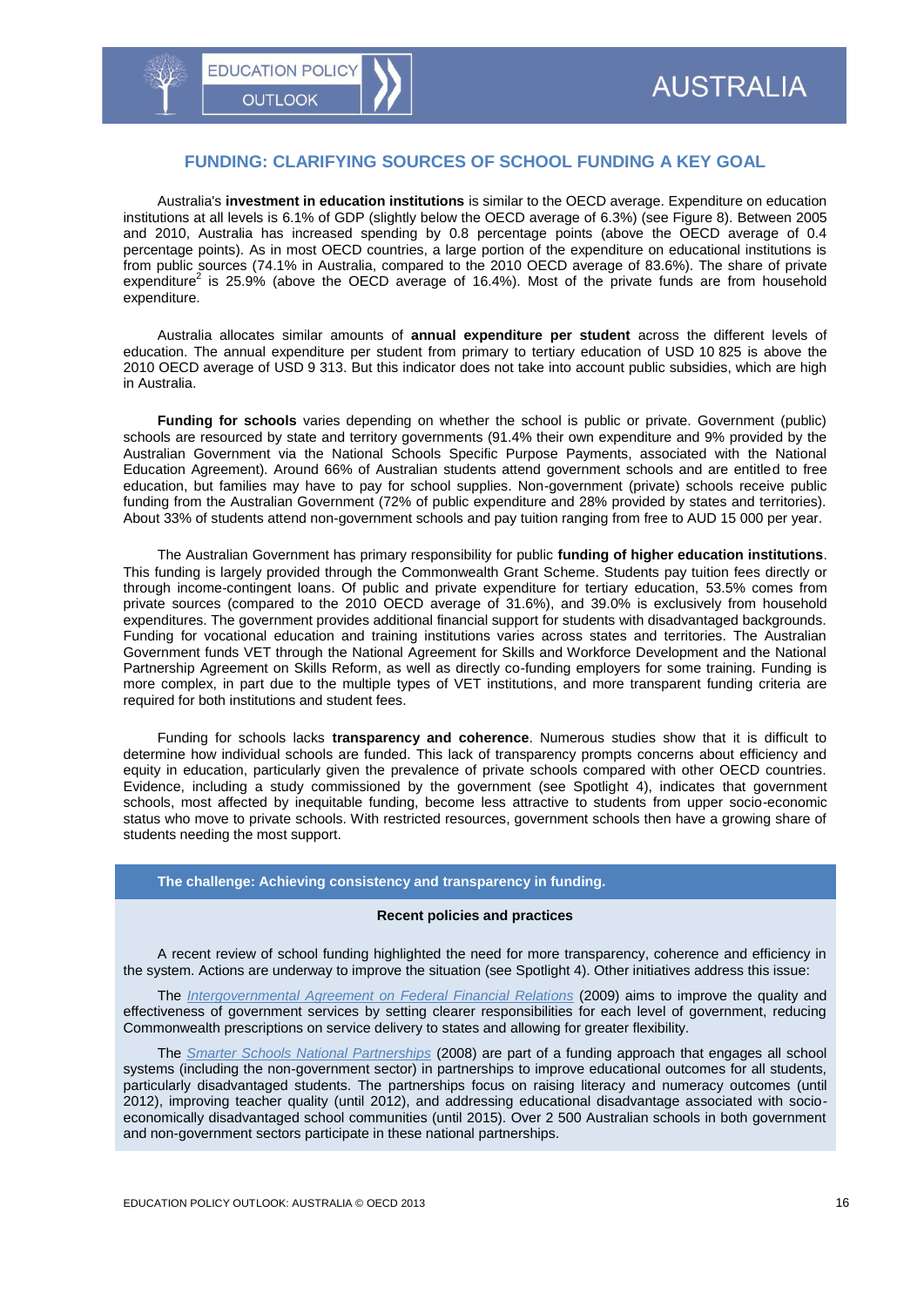## **Figure 8. Expenditure on educational institutions as a percentage of GDP, by level of education, 2010**

<span id="page-16-0"></span>

Source: OECD (2013), *Education at a Glance 2013: OECD Indicators*, OECD Publishing, Paris, *[http://dx.doi.org/10.1787/eag-](http://dx.doi.org/10.1787/eag-2013-en)[2013-en.](http://dx.doi.org/10.1787/eag-2013-en)*

### **Spotlight 4. Responding to the challenges of providing appropriate resources to all schools**

In 2010, the Australian Government commissioned an independent *[Review of Funding for Schooling](http://foi.deewr.gov.au/documents/review-funding-schooling-final-report-december-2011)* (*Final Report*[, December, 2011\).](http://foi.deewr.gov.au/documents/review-funding-schooling-final-report-december-2011) It reported that current arrangements for funding, accountability and transparency in Australian schools are not supporting quality outcomes for all students, and that some schools are not getting the resources they need. In response, the Australian Government has introduced into Parliament the Australian Education Bill 2012. This bill pursues a national vision for schooling reform, based on the National Plan for School Improvement and the shift towards needs-based funding for education.

The bill outlines the core reform directions of the National Plan for School Improvement, which builds upon the government's existing achievements in the areas of quality teaching, quality learning, empowered school leadership, transparency and accountability, and meeting students' needs.

The proposed new school funding model will have a benchmark amount per student, based on the costs of schools that are already performing well. The model also aims to provide extra funding to students identified as needing additional resources (e.g. students with limited English skills, those from lower income families, Aboriginal and Torres Strait Islander students and students with disabilities). These students will receive additional funding so that schools will no longer need to rely on grants or short-term programmes. This would ensure that every student who needs more support would get it, regardless of the type of school attended. In April 2013, the bill was still before Parliament.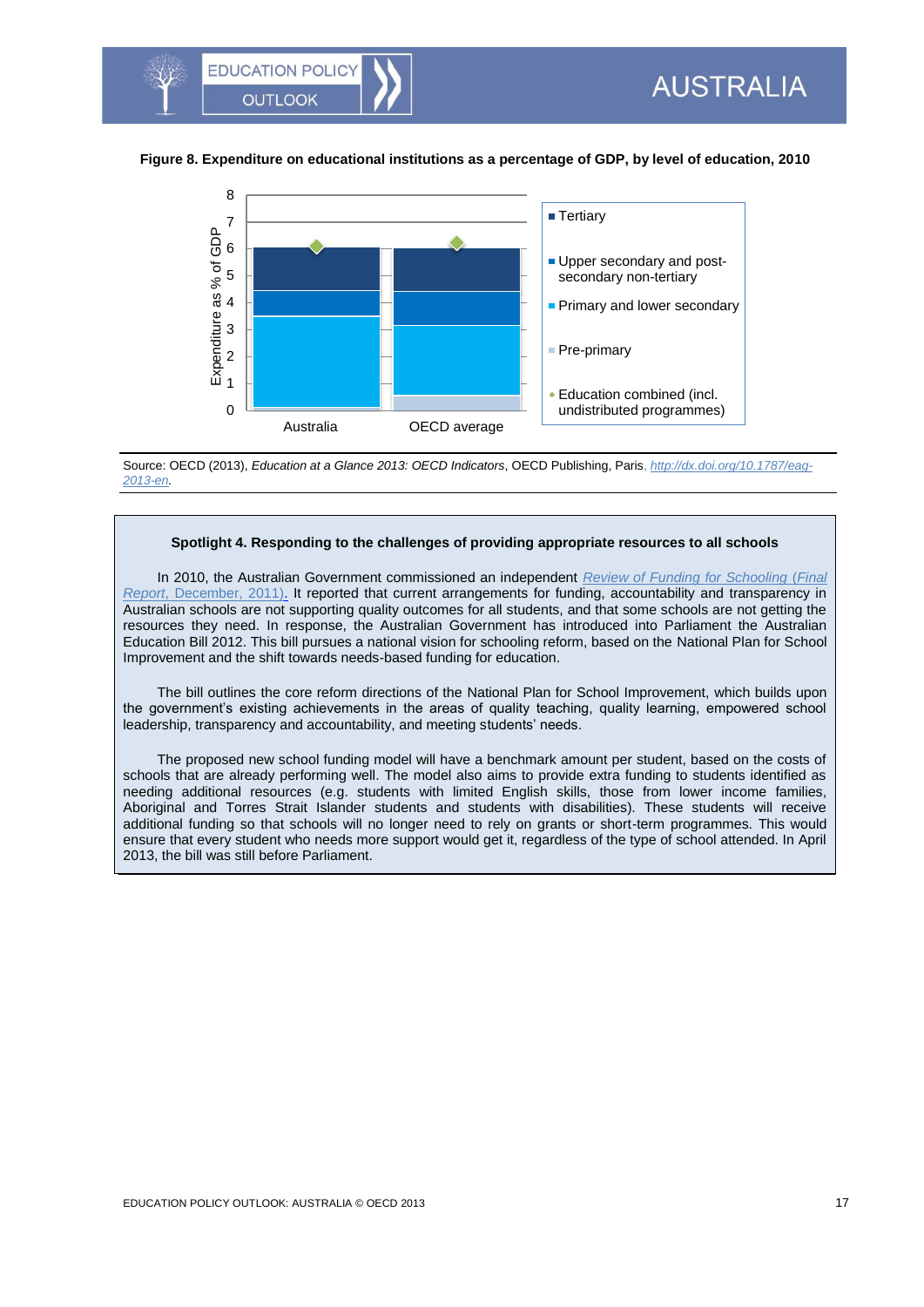XX

# **ANNEX A: STRUCTURE OF AUSTRALIA'S EDUCATION SYSTEM**

<span id="page-17-0"></span>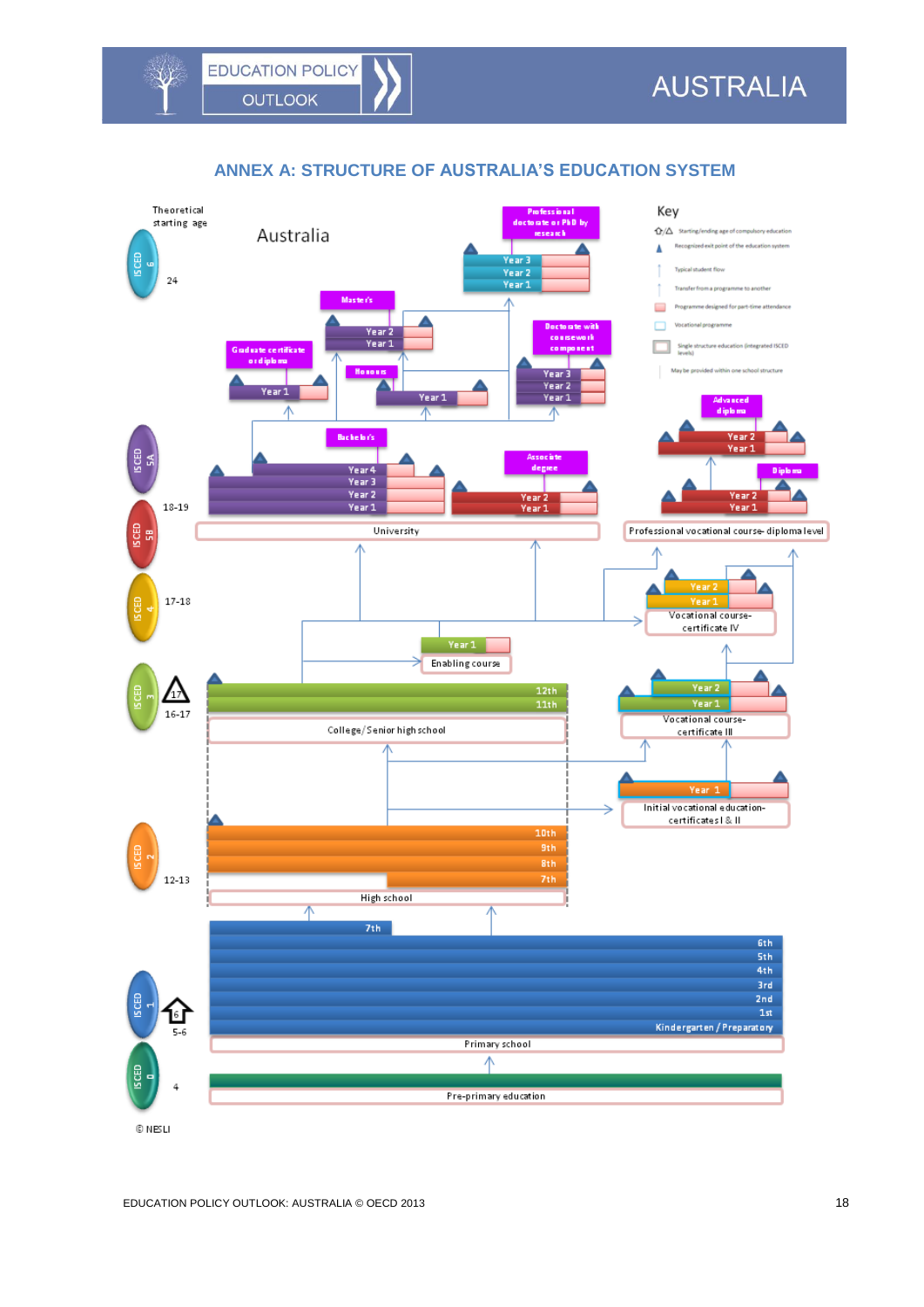$\sqrt[3]{r}$ 

# **ANNEX B: STATISTICS**

<span id="page-18-0"></span>

| #  | <b>List of key Indicators</b>                                                                                                      | <b>Australia</b> | <b>Average</b><br>or total | <b>Min</b> | <b>Max</b> |
|----|------------------------------------------------------------------------------------------------------------------------------------|------------------|----------------------------|------------|------------|
|    | <b>Background information</b>                                                                                                      |                  |                            |            |            |
|    | Political context                                                                                                                  |                  |                            |            |            |
| 1  | Public expenditure on education as a percentage<br>of GDP, 2010 (EAG 2013)                                                         | 5.2%             | 5.8%                       | 3.8%       | 8.8%       |
|    | Economy                                                                                                                            |                  |                            |            |            |
|    | GDP per capita, 2010, in equivalent USD converted using                                                                            |                  |                            |            |            |
| 2  | PPPs (EAG2013)                                                                                                                     | 40 801           |                            | 15 195     | 84 672     |
| 3  | GDP growth 2011 (OECD National Accounts)                                                                                           | 2.3%             | 1.8%                       | $-7.1%$    | 8.5 %      |
|    | Society                                                                                                                            |                  |                            |            |            |
| 4  | Population density, Inhab/km2, 2010 (OECD Statistics)                                                                              | 2.9              | 138                        | 2.9        | 492        |
| 5  | Young people, aged less than 15, 2010 (OECD Statistics)                                                                            | 18.9%            | 17.3%                      | 13%        | 28.1%      |
| 6  | Foreign-born population, 2009 (OECD Statistics)                                                                                    | 26.5%            | 14.1 %                     | 0.8%       | 36.9%      |
|    | <b>Education outcomes</b>                                                                                                          |                  |                            |            |            |
| 7  | Mean reading performance (PISA 2009)                                                                                               | 515              | 493                        | 425        | 539        |
| 8  | Change in Mean reading performance, 2000-09 (PISA 2009)                                                                            | $-13$            | 1                          | $-31$      | 40         |
| 9  | Change in Mean mathematics performance, 2003-09 (PISA<br>2009)                                                                     | -10              | 0                          | $-24$      | 33         |
|    | 10 Change in Mean science performance, 2006-09 (PISA 2009)                                                                         | $\mathbf 0$      | 3                          | $-12$      | 30         |
| 11 | Enrolment rates in early childhood education and primary<br>education, ages 3 and 4, 2011 (EAG 2013)                               | 40 %             | 74.4 %                     | 11.6%      | 98 %       |
| 12 | Population that has attained below upper secondary<br>education, 25-64 year-olds, 2011 (EAG 2013)                                  | 26 %             | 25 %                       | 7 %        | 68 %       |
| 13 | Population that has attained at least upper secondary                                                                              | 84 %             | 82%                        | 43 %       | 98 %       |
| 14 | education, 25-34 year-olds, 2011 (EAG 2013)<br>Population that has attained tertiary education, 25-34 year-olds                    | 45 %             | 39 %                       | 19 %       | 64 %       |
|    | (EAG 2013)                                                                                                                         |                  |                            |            |            |
|    | Population whose highest level of education is vocational<br>15 upper secondary or post-secondary non-tertiary, 2011 (EAG<br>2013) | 19.3 %           | 33.5 %                     | 8.4 %      | 73.9 %     |
|    | Unemployment rates, 25-64 year-olds, 2011 (EAG 2013)                                                                               |                  |                            |            |            |
|    | Below upper secondary                                                                                                              | 5.9%             | 12.6%                      | 2.7%       | 39.3%      |
| 16 | Upper secondary and post-secondary non-tertiary                                                                                    | 3.8%             | 7.3%                       | 2.2%       | 19.2 %     |
|    | Tertiary education                                                                                                                 | 2.8%             | 4.8%                       | 1.5%       | 12.8%      |
|    | <b>Students: Raising outcomes</b>                                                                                                  |                  |                            |            |            |
|    | Policy lever 1: Equity and quality                                                                                                 |                  |                            |            |            |
|    | 17 First age of selection in the education system (PISA 2009)                                                                      | 16               | 14                         | $10$       | 16         |
|    | Proficiency levels on the reading scale (PISA 2009)                                                                                |                  |                            |            |            |
|    | 18 Students below Level 2                                                                                                          | 14.2 %           | 18.8%                      | 5.8%       | 40.1 %     |
|    | Students at level 5 or above                                                                                                       | 12.8%            | 7.6%                       | 0.4%       | 15.7 %     |
|    | Between- and within-school variance in reading performance (PISA 2009)                                                             |                  |                            |            |            |
|    | 19 Between schools                                                                                                                 | 2692             | 3616                       | 665        | 6695       |
|    | Within schools                                                                                                                     | 7631             | 5591                       | 2795       | 8 2 9 0    |
|    | Students reporting that they have repeated at least a grade in                                                                     |                  |                            |            |            |
|    | 20 primary, lower secondary or upper secondary schools (PISA<br>2009)                                                              | 8.4%             | 13%                        | $0\%$      | 36.9%      |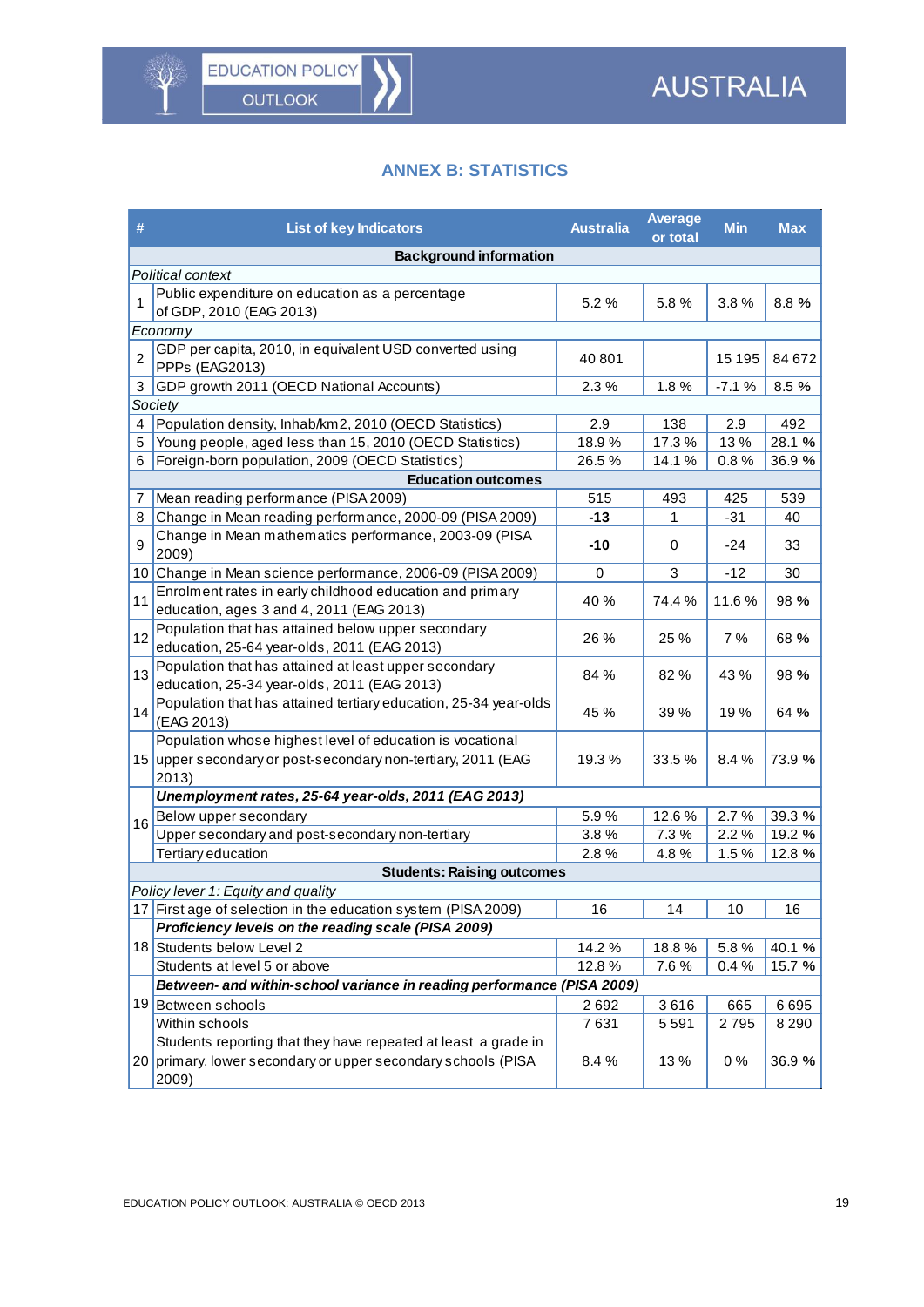

| #  | <b>List of key Indicators</b>                                                                                                                                        | <b>Australia</b>                                                                                                                                                                                                                                                                                                                                                                                   | average<br>or total | <b>Min</b>                                                         | <b>Max</b>           |
|----|----------------------------------------------------------------------------------------------------------------------------------------------------------------------|----------------------------------------------------------------------------------------------------------------------------------------------------------------------------------------------------------------------------------------------------------------------------------------------------------------------------------------------------------------------------------------------------|---------------------|--------------------------------------------------------------------|----------------------|
| 21 | Variance in student performance explained by student socio-<br>economic status (PISA 2009)                                                                           | 13%                                                                                                                                                                                                                                                                                                                                                                                                | 14 %                | 6 %                                                                | 26 %                 |
|    | Difference in reading performance between native students<br>22 and students with an immigrant background, after accounting<br>for socio-economic status (PISA 2009) | $-11.0$                                                                                                                                                                                                                                                                                                                                                                                            | 27                  | $-17.0$                                                            | 85.0                 |
| 23 | Gender differences in student performance on the reading<br>scale (PISA 2009)                                                                                        | $-37$                                                                                                                                                                                                                                                                                                                                                                                              | $-39$               | $-55$                                                              | $-22$                |
|    | Policy lever 2: Preparing students for the future                                                                                                                    |                                                                                                                                                                                                                                                                                                                                                                                                    |                     |                                                                    |                      |
|    | Upper secondary graduation rates, 2011 (EAG 2013)                                                                                                                    |                                                                                                                                                                                                                                                                                                                                                                                                    |                     |                                                                    |                      |
|    | 24 General programmes                                                                                                                                                | 71 %                                                                                                                                                                                                                                                                                                                                                                                               | 50 %                | 18%                                                                | 82 %                 |
|    | Pre-vocational/vocational programmes                                                                                                                                 | 51 %                                                                                                                                                                                                                                                                                                                                                                                               | 47 %                | 4 %                                                                |                      |
| 25 | growth rate 1995-2011), (EAG 2013)                                                                                                                                   | m                                                                                                                                                                                                                                                                                                                                                                                                  | 0.6%                | $-1%$                                                              | 3.6 %                |
|    | Graduation rates, first-time graduates, 2011 (EAG 2013)                                                                                                              |                                                                                                                                                                                                                                                                                                                                                                                                    |                     |                                                                    |                      |
|    | Tertiary-type 5A                                                                                                                                                     | Change in upper secondary graduation rates (average annual<br>40 %<br>21 %<br>60 %<br>50 %<br>17%<br>11 %<br>0%<br>29 %<br>3%<br>4 %<br>$-1%$<br>11 %<br>Tertiary-type 5B (average annual growth rate 1995-2011)<br>$-0.4%$<br>0%<br>$-20%$<br>14 %<br>Youth population not in education, employment or training 15-<br>11.5%<br>15.8%<br>6.9%<br>34.6 %<br><b>Institutions: Improving schools</b> |                     |                                                                    |                      |
| 27 | 26 Tertiary-type 5B                                                                                                                                                  |                                                                                                                                                                                                                                                                                                                                                                                                    |                     |                                                                    |                      |
|    | Tertiary-type 5A (average annual growth rate 1995-2011)                                                                                                              |                                                                                                                                                                                                                                                                                                                                                                                                    |                     |                                                                    | 99 %<br>0.44<br>0.75 |
|    |                                                                                                                                                                      |                                                                                                                                                                                                                                                                                                                                                                                                    |                     |                                                                    |                      |
|    | 29 year olds, 2011 (EAG 2013)                                                                                                                                        |                                                                                                                                                                                                                                                                                                                                                                                                    |                     |                                                                    |                      |
|    |                                                                                                                                                                      |                                                                                                                                                                                                                                                                                                                                                                                                    |                     |                                                                    |                      |
|    | Policy lever 3: School improvement                                                                                                                                   |                                                                                                                                                                                                                                                                                                                                                                                                    |                     |                                                                    |                      |
| 28 | Index of teacher-student relations based on students' reports<br>(PISA 2009)                                                                                         | 0.11                                                                                                                                                                                                                                                                                                                                                                                               | 0                   | $-0.42$                                                            |                      |
| 29 | Index of disciplinary climate based on students' reports (PISA<br>2009)                                                                                              | $-0.07$                                                                                                                                                                                                                                                                                                                                                                                            | 0                   | $-0.40$                                                            |                      |
|    | Teachers younger than 40 years-old, 2011 (EAG 2013)                                                                                                                  |                                                                                                                                                                                                                                                                                                                                                                                                    |                     |                                                                    |                      |
| 30 | Primary education                                                                                                                                                    | m                                                                                                                                                                                                                                                                                                                                                                                                  | 41 %                | 15 %                                                               | 60 %                 |
|    | Lower secondary education                                                                                                                                            | m                                                                                                                                                                                                                                                                                                                                                                                                  | 39 %                | 11 %                                                               | 56 %                 |
|    | Upper secondary education                                                                                                                                            | m                                                                                                                                                                                                                                                                                                                                                                                                  | 34 %                | 7 %                                                                | 47 %                 |
|    | Number of teaching hours per year in public institutions, 2011 (EAG 2013)                                                                                            |                                                                                                                                                                                                                                                                                                                                                                                                    |                     |                                                                    |                      |
| 31 | Primary education                                                                                                                                                    | 873                                                                                                                                                                                                                                                                                                                                                                                                | 790                 |                                                                    |                      |
|    | Lower secondary education                                                                                                                                            | 811%                                                                                                                                                                                                                                                                                                                                                                                               | 709                 |                                                                    |                      |
|    | Upper secondary education                                                                                                                                            | 802                                                                                                                                                                                                                                                                                                                                                                                                | 664                 |                                                                    |                      |
|    | Ratio of teachers' salaries to earnings for full-time, full-year adult workers with tertiary education,<br>2011 (EAG 2013)                                           |                                                                                                                                                                                                                                                                                                                                                                                                    |                     |                                                                    |                      |
|    | 32 Primary education                                                                                                                                                 | 0.92%                                                                                                                                                                                                                                                                                                                                                                                              | 0.82                | 1 1 2 0<br>589<br>415<br>1 1 2 0<br>369<br>1 1 2 0<br>1.34<br>0.44 |                      |
|    | Lower secondary education                                                                                                                                            | 0.91%                                                                                                                                                                                                                                                                                                                                                                                              | 0.85                | 0.44                                                               | 1.34                 |
|    | Upper secondary education                                                                                                                                            | 0.91%                                                                                                                                                                                                                                                                                                                                                                                              | 0.89                | 0.44                                                               | 1.40                 |
| 33 | Change in teachers' salaries between 2000 and 2011 in lower<br>secondary education (2000 = 100), (EAG 2013)                                                          | 3.04 %                                                                                                                                                                                                                                                                                                                                                                                             | 16 %                | $-9%$                                                              | 103%                 |
| 34 | Impact of teacher appraisal and feedback upon teaching, 2007-<br>08 (TALIS 2008)                                                                                     | 19.4%                                                                                                                                                                                                                                                                                                                                                                                              | 33.9%               | 10.9%                                                              | 69.1 %               |
| 35 | Teachers who wanted to participate in more development than<br>they did in the previous 18 months, 2007-08 (TALIS 2008)                                              | 55.2%                                                                                                                                                                                                                                                                                                                                                                                              | 55 %                | 31 %                                                               | 85 %                 |
| 36 | School principals' views of their involvement in school matters,<br>Mean Index, (PISA 2009)                                                                          | 0.42                                                                                                                                                                                                                                                                                                                                                                                               | $-0.02$             | $-1.29$                                                            | 1.03                 |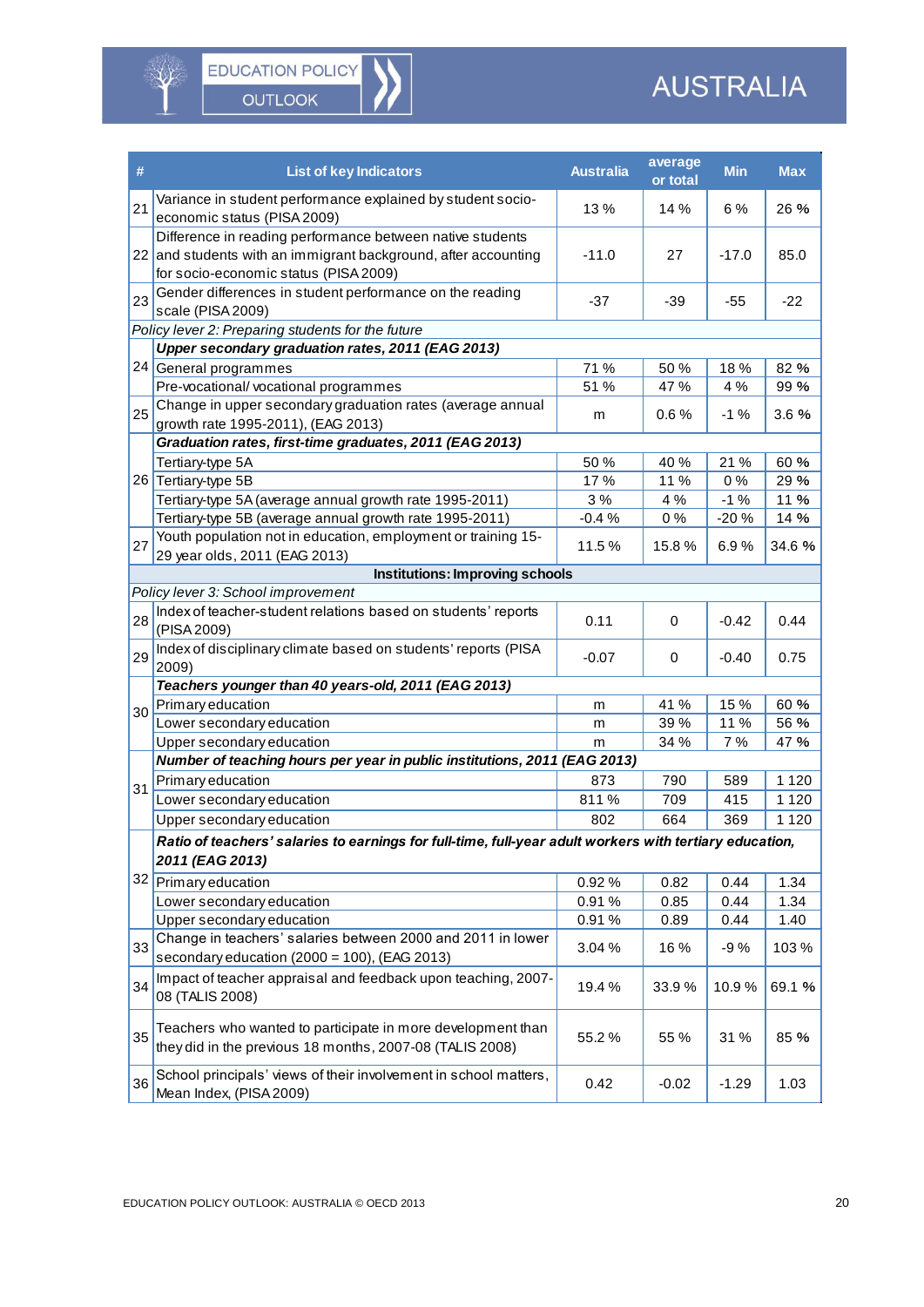$\sqrt[3]{r}$ 

|    | <b>List of key Indicators</b>                                                                                                                                      | <b>Australia</b> | average<br>or total | <b>Min</b> | <b>Max</b> |
|----|--------------------------------------------------------------------------------------------------------------------------------------------------------------------|------------------|---------------------|------------|------------|
|    | Policy lever 4: Evaluation and assessment to improve student outcomes                                                                                              |                  |                     |            |            |
|    | Assessment purposes (PISA 2009)                                                                                                                                    |                  |                     |            |            |
|    | To make decisions about students' retention or promotion                                                                                                           | 67.9%            | 78 %                | 1%         | 100 %      |
| 37 | To monitor the school's progress from year to year                                                                                                                 | 82.9%            | 77 %                | 35 %       | 98 %       |
|    | To make judgements about teachers' effectiveness                                                                                                                   | 44.3%            | 47 %                | 8 %        | 85 %       |
|    | To identify aspects of instruction or the curriculum that could<br>be improved                                                                                     | 86.1%            | 77 %                | 47 %       | 98 %       |
|    | Frequency and source of teacher appraisal and feedback, 2007-08 (TALIS 2008)                                                                                       |                  |                     |            |            |
|    | Once every two years or less                                                                                                                                       | 50.1%            | 35.8%               | 13.8%      | 65.6%      |
| 38 | At least once per year                                                                                                                                             | 41.4%            | 52.2%               | 27.6%      | 68.6%      |
|    | Monthly or more than once per month                                                                                                                                | 8.5%             | 12 %                | 3.3%       | 29.8%      |
|    | <b>Systems: Organising the system</b>                                                                                                                              |                  |                     |            |            |
|    | Policy lever 5: Governance                                                                                                                                         |                  |                     |            |            |
|    | Decisions taken at each level of government in public lower secondary education, 2011 (EAG 2012)                                                                   |                  |                     |            |            |
|    |                                                                                                                                                                    |                  |                     |            |            |
|    | Central or state government                                                                                                                                        | 51 %             | 36 %                | 0%         | 87 %       |
|    | 39 Regional or sub-regional government                                                                                                                             | m                | 6 %                 | 0%         | 36 %       |
|    | Local government                                                                                                                                                   | m                | 17%                 | 4 %        | 100 %      |
|    | School government                                                                                                                                                  | 49 %             | 41 %                | 5 %        | 86 %       |
|    | Policy lever 6: Funding                                                                                                                                            |                  |                     |            |            |
|    | Annual expenditure per student by educational Institutions, for all services, in equivalent USD<br>converted using PPPs for GDP, 2010 (EAG 2013)                   |                  |                     |            |            |
|    | 40 Pre-primary education                                                                                                                                           | 8899             | 6762                | 2 2 8 0    | 20 958     |
|    | Primary education                                                                                                                                                  | 9463             | 7974                | 1860       | 21 240     |
|    | Secondary education                                                                                                                                                | 10 350           | 9014                | 2470       | 17633      |
|    | Tertiary education                                                                                                                                                 | 15 142           | 13528               | 6501       | 25 576     |
|    | Relative proportions of public and private expenditure on educational institutions, 2010 (EAG 2013)                                                                |                  |                     |            |            |
|    | Public sources                                                                                                                                                     | 74.1%            | 83.6%               | 57.9%      | 97.6%      |
|    | All private sources                                                                                                                                                | 25.9%            | 16.4%               | 2.4 %      | 42.1 %     |
|    | 41 Public sources, index of change in expenditure on educational                                                                                                   |                  |                     |            |            |
|    | institutions (2000-2010)                                                                                                                                           | 159              | 136                 | 101        | 195        |
|    | All private sources, index of change in expenditure on<br>educational institutions (2000-2010)                                                                     | 159              | 211                 | 104        | 790        |
|    | Note: The average, minimums and maximums refer to OECD countries except in TALIS where they refer to<br>participating countries. "m" refers to data not available. |                  |                     |            |            |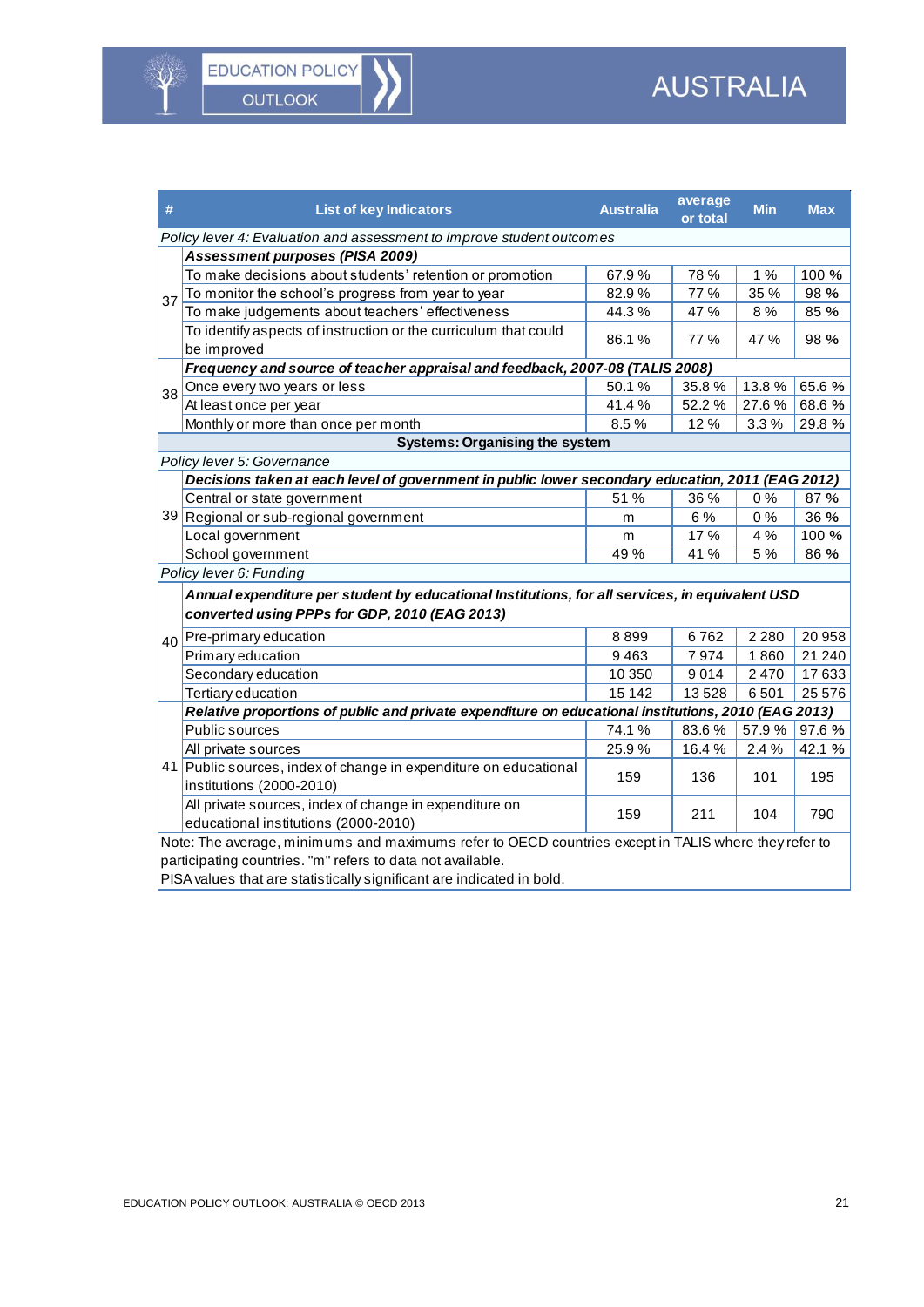

## **NOTES**

1. The term "Commonwealth" refers to the *Commonwealth of Australia*.

2. Private expenditure refers to household expenditure, and expenditure of other private sources, such as private businesses and non-profit organisations, as well as expenditure by private companies on work-based element of school-and work-based training of apprentices and students.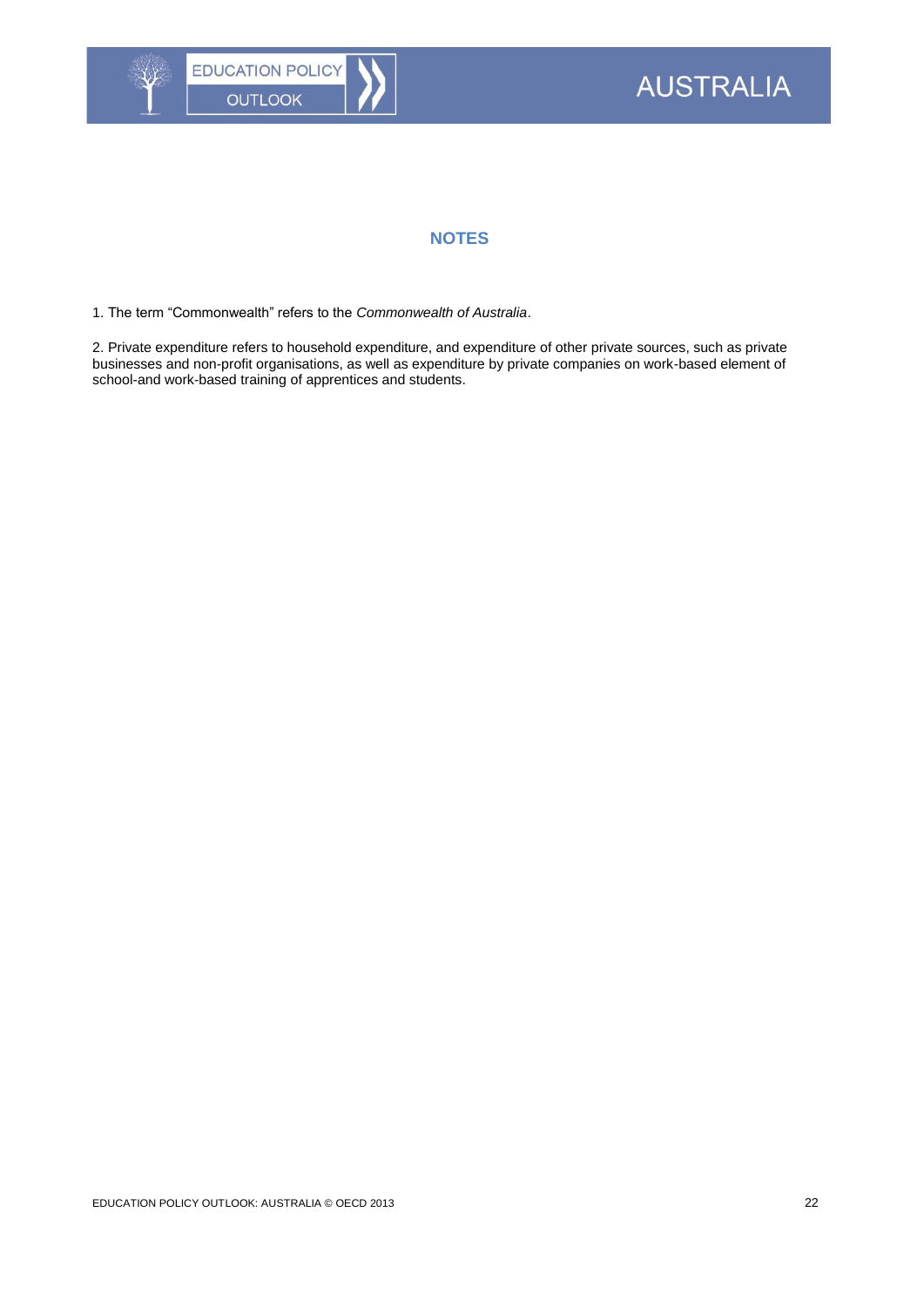## **REFERENCES AND FURTHER READING**

<span id="page-22-0"></span>Australian Bureau of Statistics (ABS), [www.ausstats.abs.gov.au](http://www.ausstats.abs.gov.au/).

**EDUCATION POLICY** 

**OUTLOOK** 

ABS (2008), National Aboriginal and Torres Strait Islander Social Survey (NATSISS), Education, ABS, Canberra, Australia.

[http://www.abs.gov.au/ausstats/abs@.nsf/Latestproducts/4714.0Main%20Features82008?opendocument&tabname=S](http://www.abs.gov.au/ausstats/abs@.nsf/Latestproducts/4714.0Main%20Features82008?opendocument&tabname=Summary&prodno=4714.0&issue=2008&num=&view) [ummary&prodno=4714.0&issue=2008&num=&view.](http://www.abs.gov.au/ausstats/abs@.nsf/Latestproducts/4714.0Main%20Features82008?opendocument&tabname=Summary&prodno=4714.0&issue=2008&num=&view)

Australian Curriculum, Assessment and Reporting Authority (ACARA), [www.acara.edu.au](http://www.acara.edu.au/).

Australian Institute for Teaching and School Leadership (AITSL), [www.aitsl.edu.au](http://www.aitsl.edu.au/).

Australian Qualifications Framework (AQF), [www.aqf.edu.au](http://www.aqf.edu.au/).

Australian Skills Quality Authority (ASQA), [www.asqa.gov.au](http://www.asqa.gov.au/).

Australian Workforce and Productivity Agency, [www.awpa.gov.au](http://www.awpa.gov.au/).

Council of Australian Governments (COAG)[, www.coag.gov.au](file:///C:/Users/copelandlord/Documents/3-Work2013/EDU2013/EdPolOut/Edits/AUS/www.coag.gov.au).

COAG Standing Council on Tertiary Education, Skills and Employment, [www.scotese.natese.gov.au](http://www.scotese.natese.gov.au/).

Bernie, B.A. (2008), "The Premiers' Conferences: An Historical Sketch From the Beginnings to 1930", *Australian Journal of Public Administration*, Vol. 6, Issue 8, pp. 410-417.

Department of Education, Employment and Workplace Relations, [www.deewr.gov.au](http://www.deewr.gov.au/).

Department of Industry, Innovation, Climate Change, Science, Research and Tertiary Education, [www.innovation.gov.au](http://www.innovation.gov.au/).

Dinham, S. (2011), "Pilot study to test the exposure draft of the National Professional Standard for Principals: Final report*",* commissioned by the Australian Institute for Teaching and School Leadership (AITSL), July 2011, [http://www.aitsl.edu.au/verve/\\_resources/PilotStudy\\_NPSPrincipals.pdf](http://www.aitsl.edu.au/verve/_resources/PilotStudy_NPSPrincipals.pdf) (accessed 21 March 2012).

Dowling, A. (2007), "Australia's School Funding System", Policy Analysis and Program Evaluation Unit, ACER, December 2007[, http://www.acer.edu.au/documents/PolicyBriefs\\_Dowling07.pdf.](http://www.acer.edu.au/documents/PolicyBriefs_Dowling07.pdf)

Gonski, D. et al. (2011), "Review of Funding for Schooling: Final Report", Australian Government, December 2011, [http://www.deewr.gov.au/Schooling/ReviewofFunding/Documents/Review-of-Funding-for-Schooling-Final-Report-Dec-](http://www.deewr.gov.au/Schooling/ReviewofFunding/Documents/Review-of-Funding-for-Schooling-Final-Report-Dec-2011.pdf)[2011.pdf.](http://www.deewr.gov.au/Schooling/ReviewofFunding/Documents/Review-of-Funding-for-Schooling-Final-Report-Dec-2011.pdf)

McKenzie, P. et al. (2011), "Staff in Australia's Schools 2010: Main Report on the Survey", ACER, November 2011, <http://www.deewr.gov.au/Schooling/Documents/SiASMainReport.pdf> (accessed 21 March 2012).

Ministerial Council for Education, Early Childhood Development and Youth Affairs, [www.mceecdya.edu.au](http://www.mceecdya.edu.au/)

My School website[, www.myschool.edu.au](http://www.myschool.edu.au/).

My Skills website, [www.myskills.gov.au](http://www.myskills.gov.au/).

MyUniversity website, [www.myuniversity.gov.au](http://www.myuniversity.gov.au/).

OECD Directorate for Education and Skills, [www.oecd.org/edu](http://www.oecd.org/edu).

OECD Directorate for Education and Skills, Thematic Review of Tertiary Education, <http://www.oecd.org/edu/highereducationandadultlearning/thematicreviewoftertiaryeducation.htm>.

OECD (2008), *Learning for Jobs: OECD Reviews of Vocational Education and Training: Australia*, OECD Publishing, Paris, [www.oecd.org/education/highereducationandadultlearning/41631383.pdf.](http://www.oecd.org/education/highereducationandadultlearning/41631383.pdf)